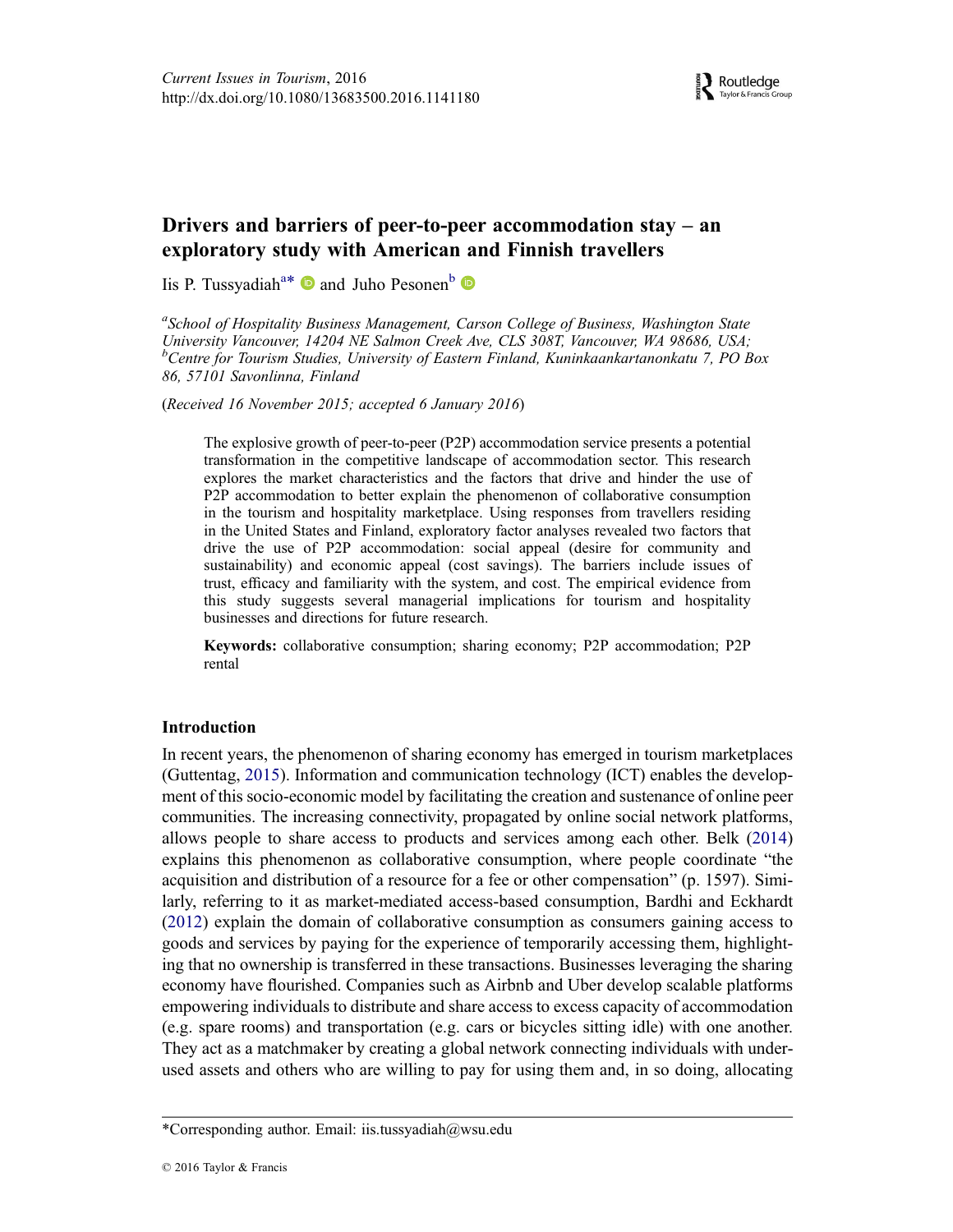resources where they are needed (*The Economist*, 2013). As these companies bring consumers together to better link the supply and demand in hospitality and tourism, they create added value in the market (Zekanović-Korona & Grzunov, 2014).

Many believe that the sharing economy is an appealing alternative for consumers due to its economic benefits (i.e. low cost), which was considered important after the global economic crisis (Bardhi & Eckhardt, 2012; Guttentag, 2015; Walsh, 2011). Indeed, Zekanović-Korona and Grzunov (2014) assert that taking a trip without costly arrangements and accommodation has become a mission of many tourists. However, Botsman and Rogers (2011) argue that collaborative consumption is driven by motivations that extend beyond cost savings. Gansky (2010) suggests that the sharing economy is driven by consumers' changing attitude towards consumption. Consumers are willing to try out new brands (Gansky, 2010) and are more open to new ways of accessing what they need (Botsman & Rogers, 2011; Bardhi & Eckhardt, 2012). Additionally, consumers are increasingly aware of the pressure that (over)consumption can pose to the environment. The idea of sharing idle capacity to reduce environmental concerns, the renewed belief in the importance of community, and cost-consciousness move consumers towards the practice of sharing, openness, and collaboration (Botsman & Rogers, 2011; John, 2013; Walsh, 2011). Hence, it is suggested that collaborative consumption will continue to grow even when the economy is fully recovered and, hence, will disrupt traditional value chains and threaten companies that are being bypassed by customers who are connecting and buying with each other (Sigala, 2015). The emergent business model presents opportunities and challenges for travel and hospitality businesses as well as tourism destinations. Therefore, it is important to identify the motivational factors that drive or hinder travellers from using peer-to-peer (P2P) accommodation. Hence, the goals of this study are threefold: (1) to identify the market characteristics of P2P accommodation (i.e. who the users are and how they are different from non-users); (2) to assess the drivers for the use of P2P accommodation among users; and (3) to assess the barriers to the use of P2P accommodation among non-users.

### The sharing economy

ICT continuously revolutionizes the tourism and hospitality industries by facilitating convergences among different players, enabling the creation of new services with improved processes for the suppliers and added values for the consumers. As ICT becomes an integral part of everyday life, it plays a significant role in affecting travellers' behavioural choices, including the selection of places to stay when travelling. By the start of 2015, Airbnb served more than 25 million guests, offering accommodation in more than 34,000 cities around the globe (airbnb.com, 2015). Additionally, the information cascades generated through social media, where users share information and experiences with each other and rely on information from their peers to make consumption decisions, contribute to the popularity of P2P sharing and the convergence on the practices of collaborative consumption (John, 2013).

The explosive growth of P2P accommodation stimulates a growing concern on whether it negatively affects the hotel industry. Many believe that P2P accommodation and hotels operate in different spaces, catering to different demographics, with low-budget consumers being the primary demographic for P2P accommodation (Nath, 2014). Assessing the impacts of Airbnb on the hotel industry in the state of Texas, Zervas, Proserpio, and Byers (2014) identified that the impacts are unevenly distributed across the industry, with lower-end hotels being the most affected, confirming their market similarity with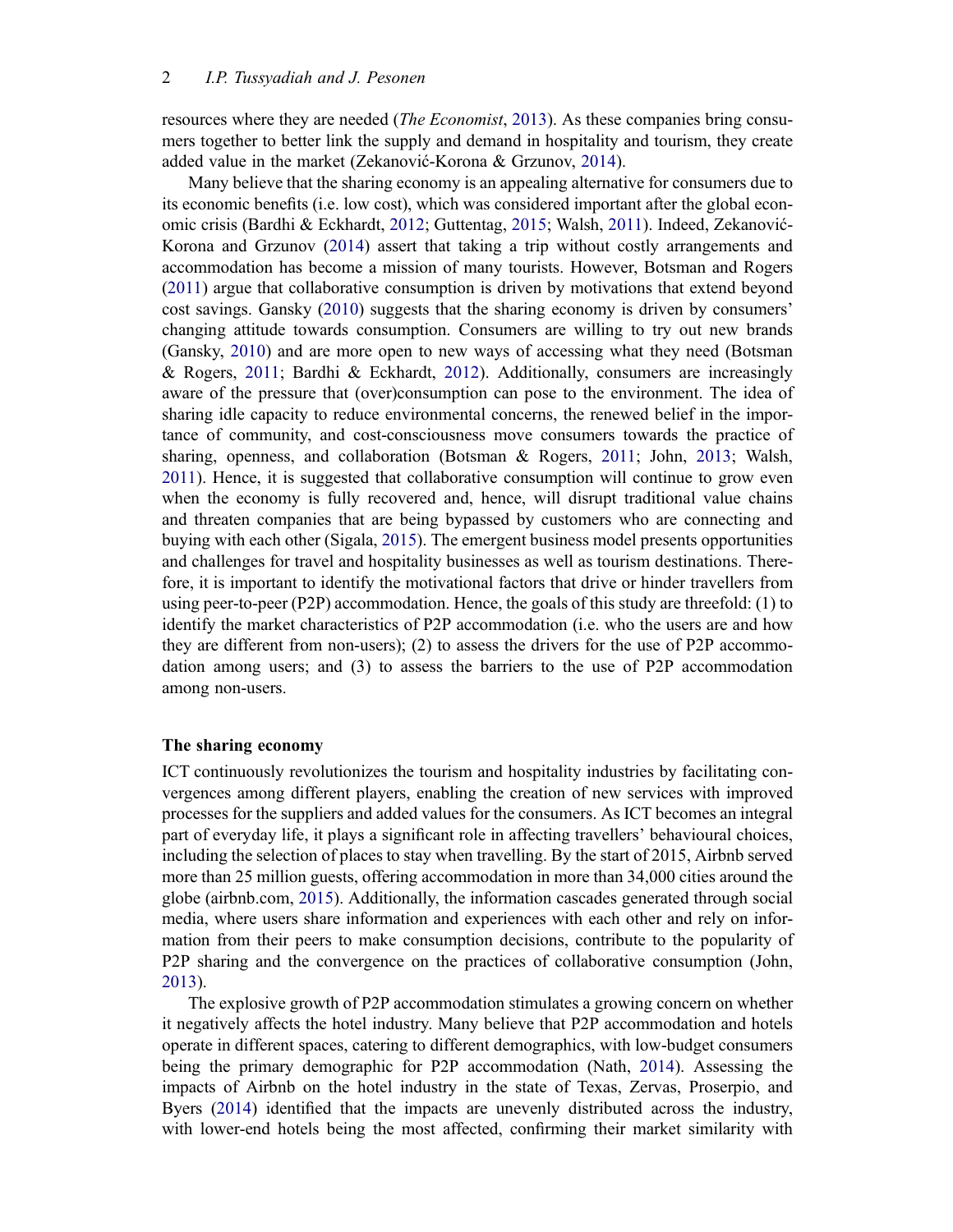P2P accommodation. However, contrary to this suggestion, Olson (2013) shows that consumers with higher income levels are more likely to participate in collaborative consumption. She also shows that younger demographics find collaborative consumption appealing (32% of GenX and 24% of Millenials, in contrast to 15% of Baby Boomer). Similarly, John (2013) suggests that the online sharing behaviour of digital natives (e.g. updating statuses, uploading photos, etc.), who were born in the era of digital social technologies, translates into offline sharing behaviour. That is, younger consumers who are accustomed to sharing information and media online are significantly more likely to participate in collaborative consumption (Gaskins, 2010; John, 2013). A further investigation on the demographic and behavioural characteristics of consumers who use P2P accommodation will provide a better understanding of the market and its behavioural patterns.

The rapid rise of the sharing economy is driven by various factors, including societal (e.g. increasing population density, desire for community, etc.), economic (e.g. monetize excess inventory, increase financial flexibility, etc.), and technology (e.g. social networking, mobile devices, and payment system) (Owyang, 2013). From the consumers' perspective, several motivations underlying participation in collaborative consumption have been suggested, despite being supported by anecdotal evidence. The global economic crisis caused consumers to rethink their values, to be more mindful with their spending habits, and to be more resourceful (Gansky, 2010). The movement towards collaborative consumption is driven by the increasing value of access as an alternative mode of consumption, as opposed to ownership (Bardhi & Eckhardt, 2012; Botsman & Rogers, 2011). Collaborative consumption is perceived as offering more value with less cost (Botsman & Rogers, 2011; Gansky, 2010; Lamberton & Rose, 2012; Sacks, 2011), suggesting that consumers are motivated to participate in collaborative consumption for its economic benefits.

An increasing awareness of environmental pressure drives people to find ways to use resources more efficiently in order to have a more sustainable society (Albinsson & Perera, 2012; Gansky, 2010; Luchs et al., 2011). Indeed, resource redistribution approach offers an economic and social framework that enhances sustainability by efficiently deploying excess capacity of resources. Collaborative consumption is believed to help reduce the negative impacts on the environment because it reduces the development of new products and the consumption of raw materials (Botsman & Rogers, 2011; Luchs et al., 2011; Walsh, 2011). For consumers with a greater preference towards greener consumption, collaborative consumption can be considered a manifestation of sustainable behaviour, a way to contribute to sustainable living (Luchs et al., 2011).

Since social network and collaboration fuel collaborative consumption, direct P2P interactions and the sharing of personal experiences allow participants to create and maintain social connections with others. Participating in collaborative consumption is an opportunity to make new friends and to develop meaningful connections (Botsman & Rogers, 2011). These are also motivations very closely connected to what Germann Molz (2011, p. 216) defined as network hospitality, the way people "connect to one another using online networking systems, as well as to the kinds of relationships they perform when they meet each other offline and face to face". While hospitality plays a great role in P2P accommodation experience, it is not the professional hospitality as in hotels and other tourism businesses (Brotherton, 1999). P2P accommodation systems foster direct interactions between hosts and guests (i.e. by sharing personal experiences), allowing travellers to connect with local communities (Guttentag, 2015). Therefore, Albinsson and Perera (2012) assert that a sense of community is not only the driver of collaborative consumption, but also an outcome of this practice.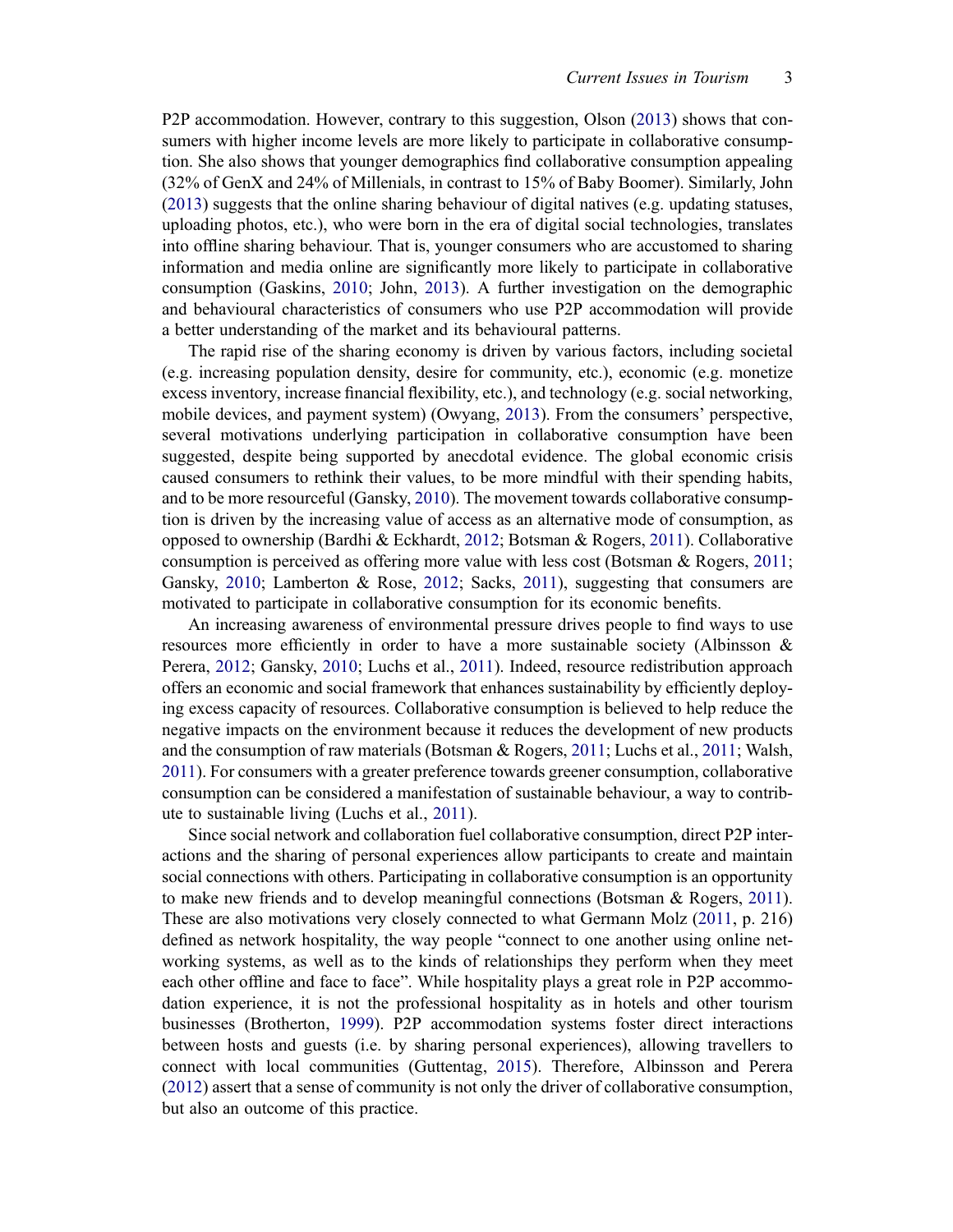### 4 I.P. Tussyadiah and J. Pesonen

To date, empirical studies verifying the suggested motivational factors for collaborative consumption are extremely limited. Among the few, Hamari, Sjöklint, and Ukkonen (2015) investigate the motivations that drive people to participate in online collaborative consumption with a consideration to intrinsic and extrinsic motives, previous studies on sharing practices, and context-specific adjustment. The results from their study show that the factors of enjoyment (i.e. from using the website and/or mobile system, an intrinsic motive) and economic benefits significantly affect behavioural intention for collaborative consumption, while sustainability and enjoyment drive attitudes towards collaborative consumption. In a closely related topic, Zekanović-Korona and Grzunov (2014) conducted an online survey to gauge information regarding the advantages and drawbacks of Airbnb system, including such aspects as information presentation as well as simplicity and accessibility of the database. From a total of 118 respondents (44% of their respondents use Airbnb, 36% plan to do so, and 20% are not interested in the service), they suggested that ease of use, search options, and information about hosts were considered advantages of Airbnb. The summary of drivers of collaborative consumption from the previous literature and the media is presented in Table 1.

While the benefits of P2P accommodation appeal to its users, there are barriers to its acceptance in the market. Owyang (2013) suggests several challenges associated with

| Factors              | Definition                                                                                                                                                         | Literature                                                                                                   |
|----------------------|--------------------------------------------------------------------------------------------------------------------------------------------------------------------|--------------------------------------------------------------------------------------------------------------|
| <i>Drivers</i>       |                                                                                                                                                                    |                                                                                                              |
| Economic<br>benefits | Collaborative consumption offers more<br>value with less cost                                                                                                      | Botsman and Rogers (2011), Gansky<br>(2010), Guttentag (2015),<br>Lamberton and Rose (2012), Sacks<br>(2011) |
| Sustainability       | Collaborative consumption reduces the<br>development of new products and the<br>consumption of raw materials<br>Collaborative consumption supports local           | Botsman and Rogers (2011), Luchs<br>et al. (2011)                                                            |
|                      | residents and local economy                                                                                                                                        |                                                                                                              |
| Community            | Collaborative consumption offers<br>opportunities to create and maintain<br>social connections and sense of<br>community                                           | Albinsson and Perera (2012), Botsman<br>and Rogers (2011), Guttentag,<br>$(2015)$ , Owyang $(2013)$          |
| Enjoyment            | Participation in collaborative consumption<br>is enjoyable                                                                                                         | Hamari et al. (2015), Zekanović-<br>Korona and Grzunov (2014)                                                |
|                      | Ease of use and good amount of<br>information provided in the system                                                                                               |                                                                                                              |
| <b>Barriers</b>      |                                                                                                                                                                    |                                                                                                              |
| Trust                | Lack of interpersonal trust (guests–hosts),<br>lack of trust toward technology, lack of<br>trust toward the company                                                | Botsman and Rogers, (2011),<br>Guttentag (2015), Keymolen<br>$(2013)$ , Olson, $(2013)$                      |
| Value                | Concerns of receiving bad quality<br>products and services and that the value<br>from collaborative consumption is not<br>worth the effort<br>Lack of cost savings | Buczynski (2013), Hennig-Thurau<br>et al. (2007), Olson (2013)                                               |
| Familiarity          | Participation in collaborative consumption<br>requires mastering complex technology<br>platforms                                                                   | Chong et al. $(2009)$ , Park, Suh, & Lee<br>(2004)                                                           |

Table 1. Drivers of and barriers to collaborative consumption: summary from literature.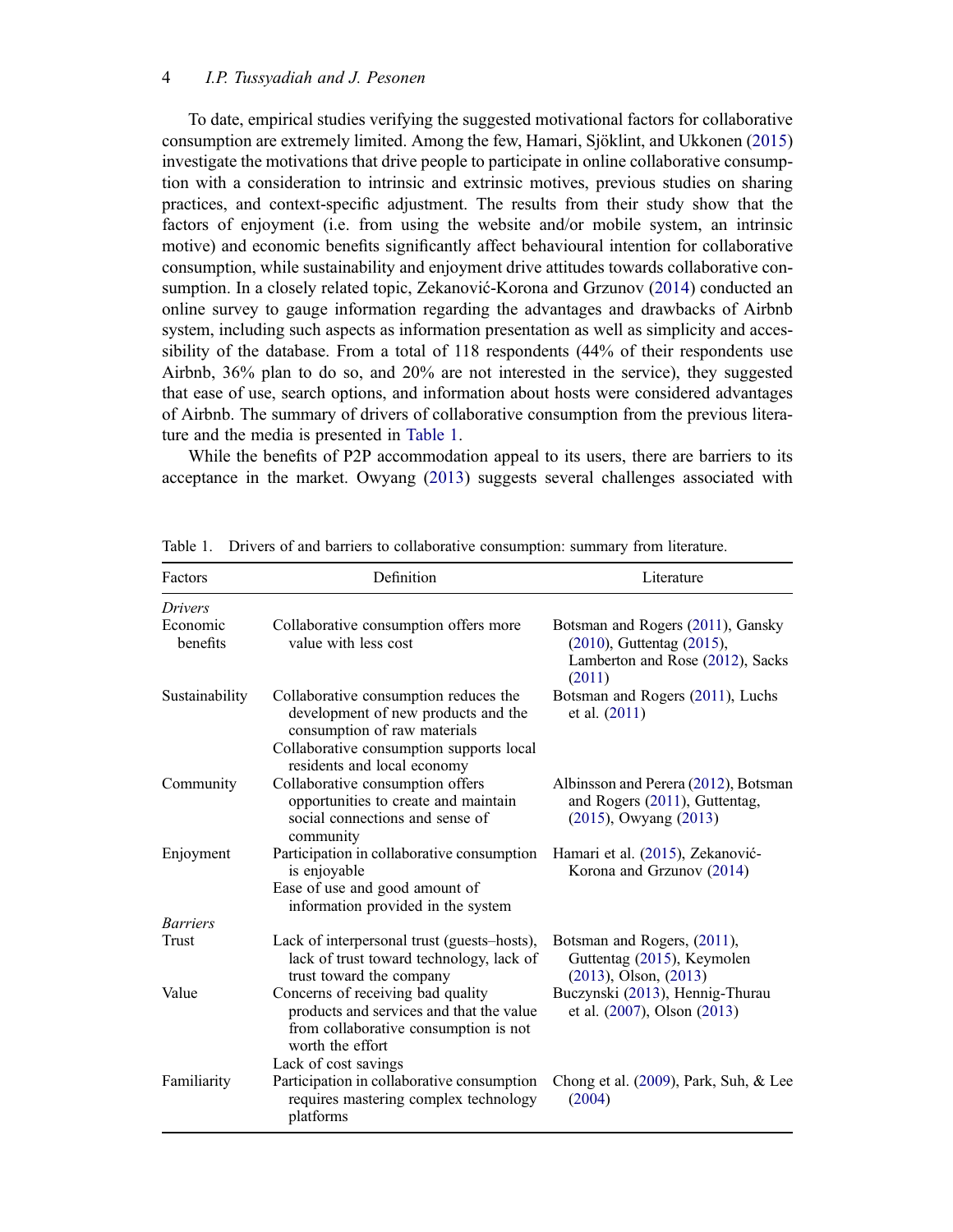the collaborative economy concept, stemming from perceived disruption of existing regulation, lack of trust between P2P users, lack of reputation and standard, opposition from existing businesses, and uncertainty over the longevity of the business models. Olson (2013) suggests trust as the most cited barrier to collaborative consumption, which includes the basic mistrust among strangers and concerns for privacy. As suggested by Botsman and Rogers (2011), collaborative consumption implies trusting strangers to a varying degree. To use P2P accommodation is to believe that it is safe to spend some time at the guest room of a perfect stranger. Furthermore, Keymolen (2013) argues that the mediation of ICT brings forth new complexities to trust relations in the context of collaborative consumption. The central role of ICT in mediating collaborative consumption implies "trust through technology", which results in interpersonal system trust that is built and shaped by ICT. Indeed, in the context of collaborative commerce, trust through technology plays a significant role in companies' willingness to collaborate (e.g. Ratnasingam, 2004). Therefore, as a deterrent of collaborative consumption, lack of trust can be rooted from trust relations among users (i.e. interpersonal trust between buyers and sellers), trust relations between users and technology (e.g. trust with the payment systems), and trust relations between users and the company (e.g. perceived uncertainty and regulatory issues).

Another barrier is associated with the perceived utility of collaborative consumption. Sacks (2011) provides anecdotal evidence that collaborative consumption is preferred by consumers because it allows access to a desired product with lower costs. From their study on motion picture file sharing systems, Hennig-Thurau, Henning, and Sattler (2007) confirm that consumers find the sharing economy attractive when they perceive that the benefits outweigh the cost. Hence, it can be suggested that the perceived lack of economic benefits (i.e. lack of cost savings) prevents consumers from participating in collaborative consumption (Buczynski, 2013). Consistent with this suggestion, Olson (2013) also shows that consumers are concerned of receiving bad quality products and services and that the value from collaborative consumption is not worth the effort. Finally, as collaborative consumption is enabled by ICT, consumers' adoption of collaborative consumption can be influenced by the characteristics of technology. For example, in the context of collaborative commerce, ease of use, complexity, and trialability of the technology systems (as suggested in innovation diffusion theory; Rogers, 2003) are considered important adoption factors that allow multiple users to interact, collaborate, and transact with each other using an online platform (e.g. Chong, Ooi, & Sohal, 2009; Park et al., 2004). Comparably, consumers will not participate in collaborative consumption if they find the technology systems too complex. In other words, lack of technology efficacy deters consumers from participating in collaborative consumption and, in this research context, using P2P accommodation. The summary of barriers to collaborative consumption as suggested in the previous literature and the media is presented in Table 1.

# Methodology

Due to the recent emergence of this research topic, in order to achieve the three research goals, this study applies an exploratory approach to gauge the drivers of and barriers to the use of P2P accommodation. Following the definition provided by Belk (2014), this study focuses on P2P accommodation rentals (such as Airbnb) and excludes free P2P accommodation (such as Couchsurfing) and other forms of nonreciprocal, uncompensated social sharing practices. To accommodate the global phenomenon of P2P accommodation, this study was designed to capture responses from adult travellers residing in the United States (US) and Finland. The contrast between US and Finland in terms of market sizes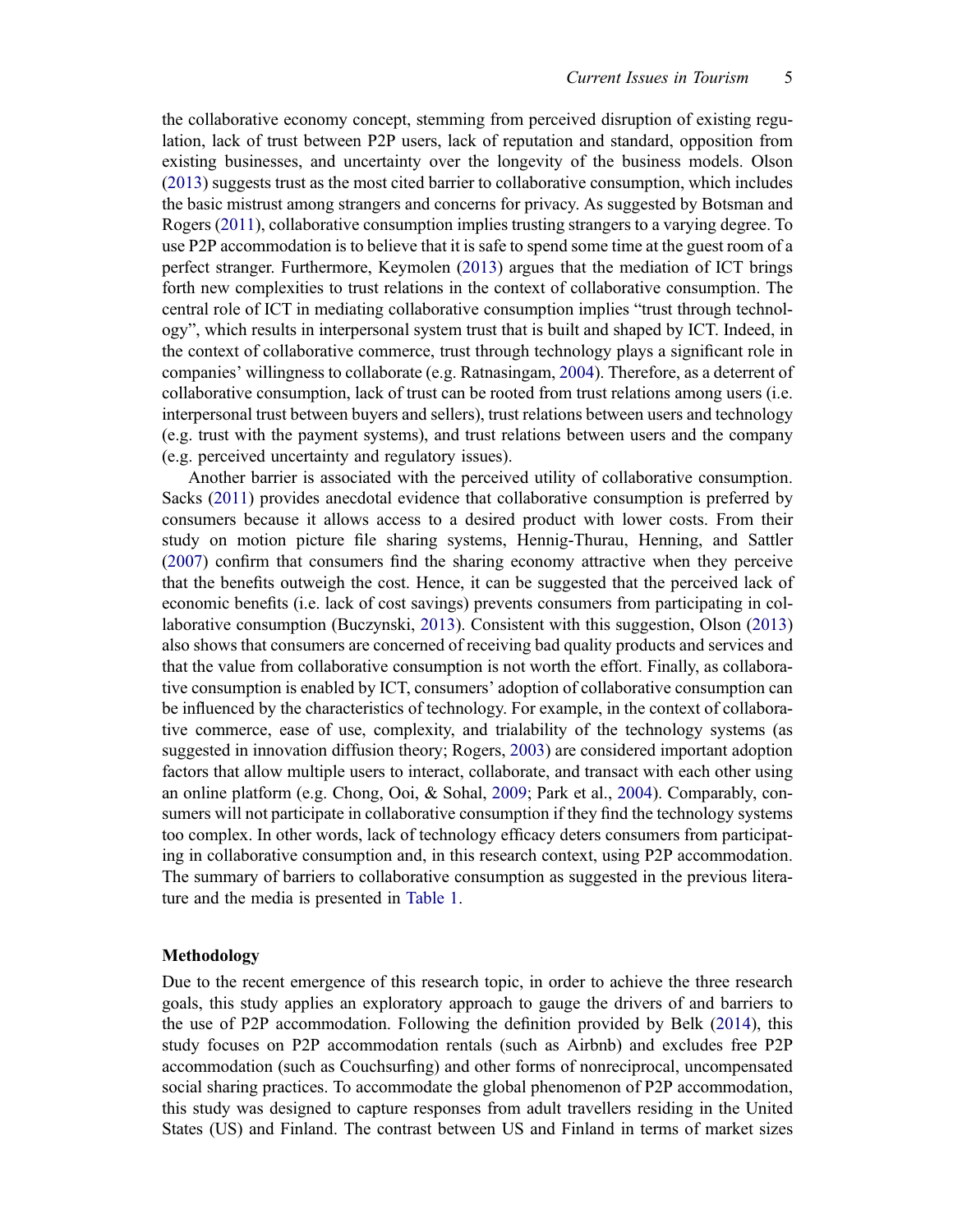for P2P accommodation provides opportunities to assess the similarities and differences in terms of market characteristics and motivations in order to make inferences for generalizability of the research results.

A questionnaire was designed to explore the drivers and barriers to the use of P2P accommodation. A list of 24 items corresponding to drivers (i.e. economic benefits, sustainability, social connection, enjoyment, and other accommodation selection factors) and barriers (i.e. trust, privacy and security, familiarity, cost, and other practical issues) to P2P accommodation was developed following evidence suggested in the literature (i.e. the sources listed in Table 1). The items were read and verified for clarity by a group of experienced researchers and undergraduate students in tourism to ensure face validity. Responses were presented as a five-point Likert-type scale from 1–Strongly Disagree to 5–Strongly Agree. In order to explain the market characteristics, demographic variables (i.e. gender, age, education, and income levels) and travel frequency were included in the questionnaire. To capture responses from Finnish travellers, the questionnaire was translated into Finnish language by two bilingual tourism experts. First, the experts translated the questionnaire from English to Finnish independently. Then, the translated questionnaires were compared and once an agreement was achieved, the Finnish questionnaire was translated back into English to ensure that the meanings of the questionnaire stayed the same through the translation process.

The questionnaire was distributed through Amazon Mechanical Turk (AMT, mturk. com) to target adults residing in the US in August 2014 and sent to the M3 Online Panel (m3research.com) members in Finland in December 2014. In order to capture highquality results from the questionnaire distributed through AMT, this study was made available to respondents with at least 98% approval rating (i.e. users with approval rating lower than 98% were not able to view the survey). Several independent-samples *t*-tests and *chi*square statistics were utilized to identify differences between users and non-users in order to distinguish the characteristics of the market. Exploratory factor analyses, using principal component analysis (PCA) with Varimax rotation, were utilized to identify the drivers of and barriers to the use of P2P accommodation. Kaiser–Meyer–Olkin measure of sample adequacy and Bartlett's test of sphericity were employed to assess the usefulness of factor analysis for the datasets. Cronbach's alpha was used to estimate reliability of the factors.

#### Results and discussion

A total of 799 adults residing in the US completed the survey, 61% of them are male and 39% female. Respondents are relatively young, with 53% of them between the ages of 25 and 34 years, 22% of them are 24 years old or younger, and 15% between the ages of 35 and 44 years. About 38% respondents have a four-year college degree and 30% have some college education without a formal degree. It is important to note that the majority of respondents are younger than the median age of 37 (United States Census Bureau, n.d.) and male respondents are slightly larger in proportion than female when compared to the breakdown of US population by gender. About 61% of respondents have an annual income of less than US \$60,000, with 15% in the range of \$40,000–\$49,999 and 15% in the range of \$30,000–\$39,999. Out of 799 respondents, 754 of them stated that they have taken at least an overnight trip for leisure and tourism purposes within the last six months. Among these, the majority (599 travellers, 80%) has not used P2P accommodation; only 155 travellers (20%) indicated that they have used it before.

A total of 1246 responses were collected from Finland; 52% of them are male and 48% female. In terms of age, Finnish respondents are more evenly distributed with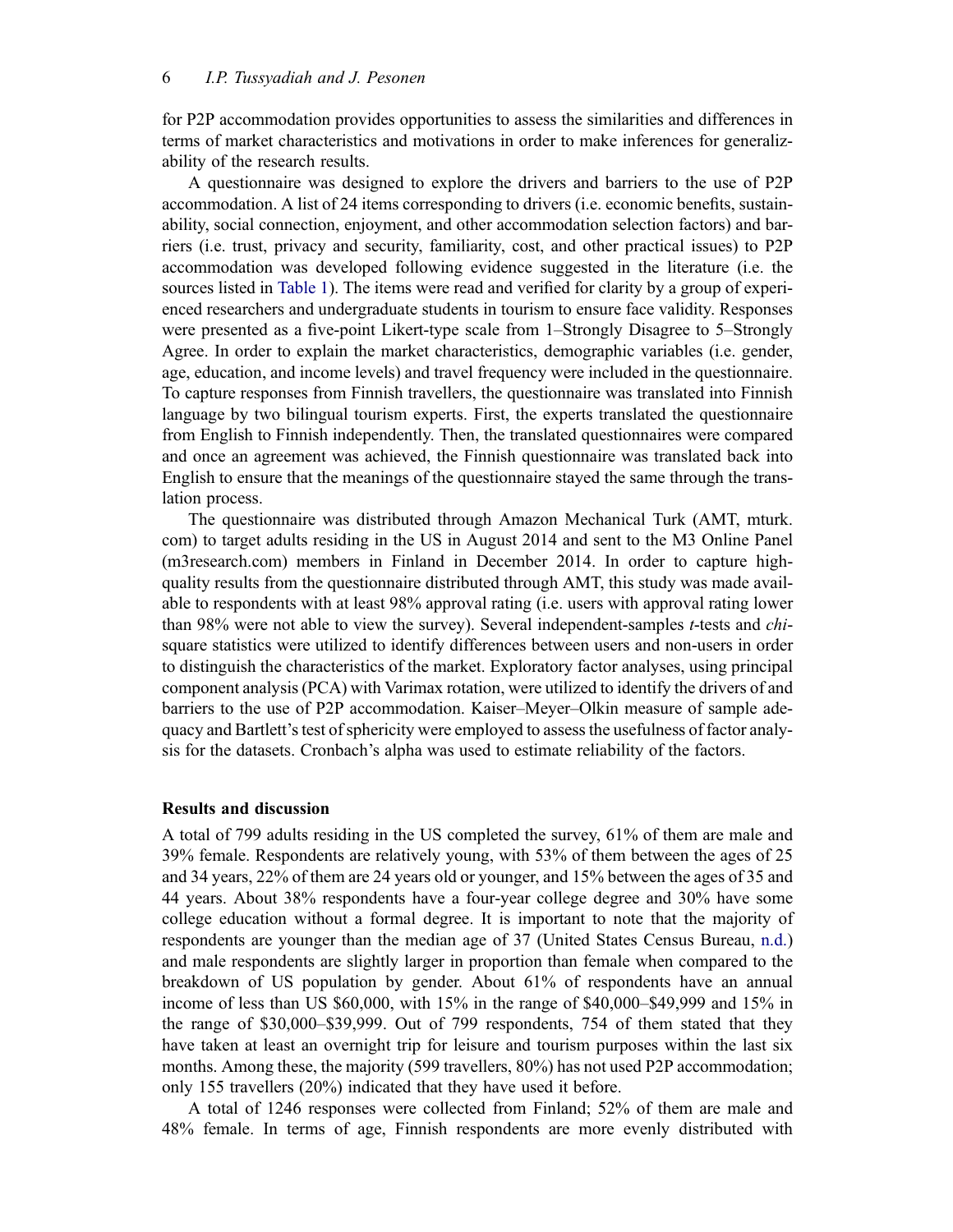26% under the age of 25 and 27% over the age of 65. The age, gender, and living area distributions are very close to the whole population distributions in Finland. About 35% of respondents have at least a college degree, with 15.6% from university of applied sciences and the rest from general universities. More than half of the respondents have an annual income of less than  $645,000$ , with 22% in the range of  $615,000$ – $629,999$ and 21% in the range of  $\epsilon$ 30,000– $\epsilon$ 44,999. All respondents stated that they have taken at least an overnight trip for leisure and tourism purposes; 79% of them travelled more than three times a year, both domestically and abroad. Among respondents, about 24% of them (295 respondents) have used P2P accommodation before, while the majority of them (951, 76%) have not. A comparison between the characteristics of respondents from the US and Finland is presented in Table 2.

# Market characteristics

Based on the chi-square statistics on the demographic characteristics between users and non-users of P2P accommodation in the US, no significant differences were found in terms of gender and age (in contrast to Olson, 2013). Significant differences were found in terms of education (i.e. users are more educated than non-users,  $\chi^2 = 29.79$ , df = 7,  $p = .00$ ) and income (i.e. users have a higher income compared to non-users,  $\chi^2 = 19.89$ ,  $df = 14$ ,  $p = .00$ ; consistent with Olson, 2013). This finding indicates that the P2P accommodation rental market in the US consists of more educated consumers with higher income. On the other hand, a significant difference was found among Finnish respondents in terms of gender (i.e. more male users than female,  $\chi^2 = 9.03$ , df = 1, p = .00). Significant differences were also found in terms of age (i.e. users are relatively younger than non-users,  $\chi^2$  = 65.52,  $df = 6, p = .00$ , and education (i.e. users are more educated than non-users,  $\chi^2 = 54.48$ , df 8,  $p = .00$ ), which are consistent with Olson (2013). No significant difference was found among users and non-users in terms of income. Based on the demographic characteristics alone, it can be suggested that P2P accommodation may imply more than just offering a low-cost solution for travellers. Consumers who are well educated may have a greater awareness of the value in collaborative consumption.

In terms of travel frequency, US users travel more often than non-users ( $\chi^2$  = 50.37, df  $= 3, p = .00$ ) with 24% users who travel more than three times a year and 51% who travel 2–3 times a year, compared to 11% and 39% for non-users, respectively. In terms of accommodation choices, the majority in both groups (79% users and 83% non-users) indicated that they stay at hotels with known brands (such as Hilton and Marriott), more users stay at independent and boutique hotels (43%, compared to 27% non-users,  $\chi^2$  = 18.37, df = 1, p = .00), and more users stay at timeshares or condo rentals (26%, compared to 11% non-users,  $\chi^2$  = 26.92, df = 1, p = .00) during travelling. Likewise, among Finnish travellers, users of P2P accommodation also travel more often  $(\chi^2 = 42.12, df)$  $= 3, p = .00$ , with 92% of users who travel more than three times annually, compared to only 74% of non-users. Consistent with their American counterparts, Finnish travellers also indicated that they stay at hotels with known brands (79% non-users and 93% users), with more P2P accommodation users staying in independent or boutique hotels (68% users, compared to 33% non-users,  $\chi^2$  = 103.15, df = 1, p = .00), as well as condos or timeshares (87% users, compared to 30% non-users,  $\chi^2 = 282.40$ , df = 1, p = .00). This suggests that consumers of P2P accommodation are more open to use different types of accommodation other than hotels with established brands offering predictable experiences. Thus, they may be more accustomed to variation in quality standards and exposed to unique, personal experiences.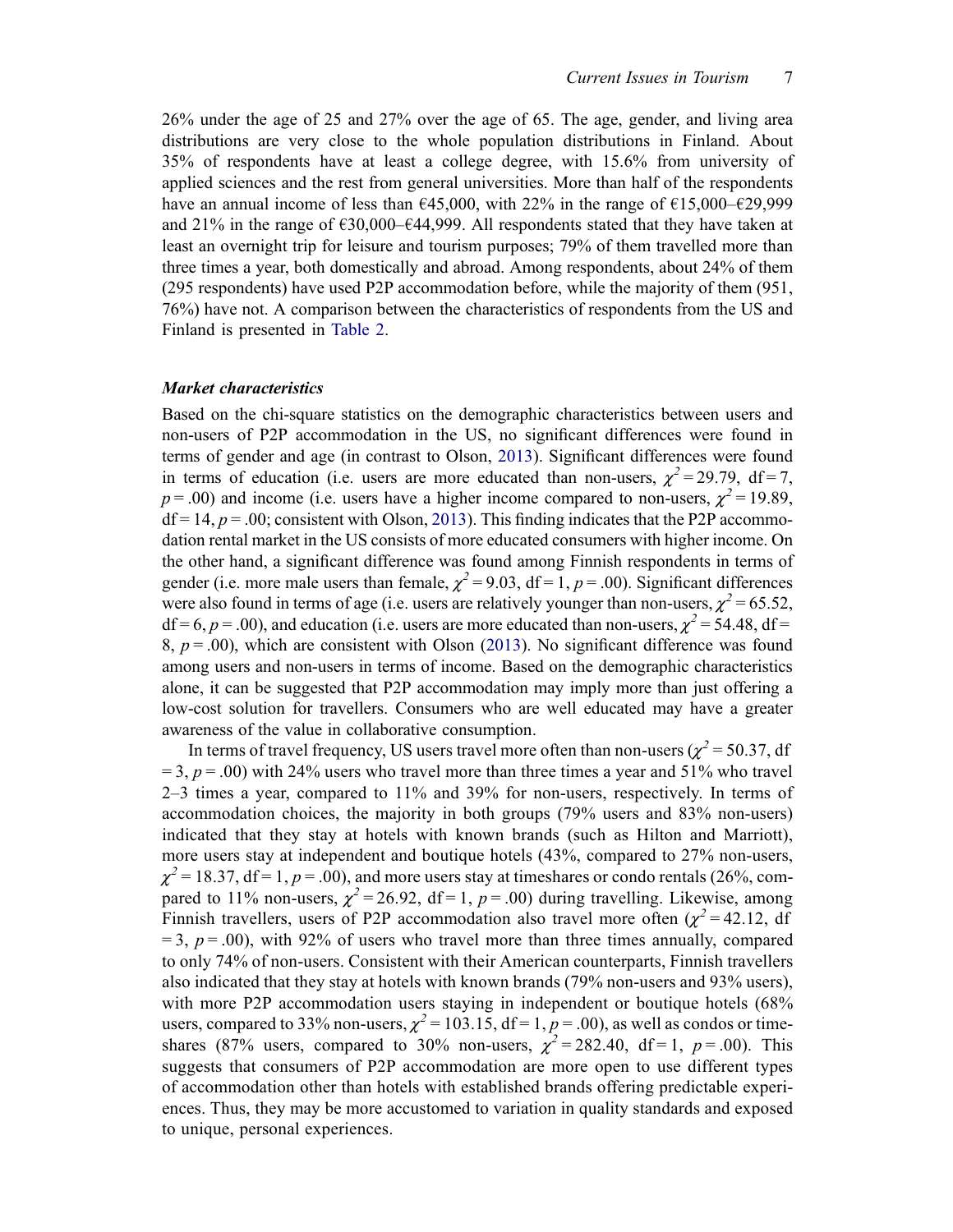| <b>US</b>                                   |          |               | Finland                                     |          |               |  |
|---------------------------------------------|----------|---------------|---------------------------------------------|----------|---------------|--|
| Characteristics                             | $\cal N$ | $\frac{0}{0}$ | Characteristics                             | $\cal N$ | $\frac{0}{0}$ |  |
| Gender                                      |          |               | Gender                                      |          |               |  |
| Female                                      | 306      | 38.6          | Female                                      | 602      | 48.3          |  |
| Male                                        | 484      | 61.1          | Male                                        | 644      | 51.7          |  |
| Age                                         |          |               | Age                                         |          |               |  |
| 24 years or younger                         | 170      | 21.4          | 24 years or younger                         | 119      | 9.3           |  |
| $25 - 34$ years                             | 420      | 53.0          | $25 - 34$ years                             | 202      | 16.2          |  |
| $35 - 44$ years                             | 124      | 15.7          | $35 - 44$ years                             | 205      | 16.5          |  |
| $45 - 54$ years                             | 51       | 6.4           | $45 - 54$ years                             | 193      | 15.5          |  |
| $55-64$ years                               | 21       | 2.7           | $55-64$ years                               | 187      | 15.1          |  |
| 65 years or older                           | 5        | 0.6           | 65 years or older                           | 330      | 26.7          |  |
| Education                                   |          |               | Education                                   |          |               |  |
| Less than High School                       | 4        | 0.5           | <b>Elementary School</b>                    | 126      | 10.2          |  |
| High School/GED                             | 99       | 12.5          | Vocational School                           | 270      | 21.9          |  |
| Some College                                | 237      | 29.9          | High School                                 | 150      | 12.2          |  |
| 2-Year College Degree                       | 75       | 9.5           | Trade-level Education                       | 249      | 20.2          |  |
| 4-Year College Degree                       | 295      | 37.2          | University of Applied Sciences              | 192      | 15.4          |  |
| Master's Degree                             | 67       | 8.1           | University, Bachelor                        | 69       | 5.5           |  |
| Doctoral Degree                             | 5        | 0.6           | University, Master                          | 126      | 10.2          |  |
| Professional (JD, MD)                       | 8        | 1.0           | University, PhD                             | 16       | 1.3           |  |
| Income                                      |          |               | Income                                      |          |               |  |
| Under \$20,000                              | 116      | 14.6          | Under $£15,000$                             | 136      | 10.9          |  |
| \$20,000-\$29,999                           | 105      | 13.3          | €15,000-€29,999                             | 252      | 20.2          |  |
| \$30,000-\$39,999                           | 114      | 14.4          | €30,000-€44,999                             | 243      | 19.5          |  |
| \$40,000-\$49,999                           | 112      | 14.1          | €45,000-€59,999                             | 194      | 15.6          |  |
| \$50,000-\$59,999                           | 82       | 10.4          | €60,000-€74,999                             | 156      | 12.5          |  |
| \$60,000-\$69,999                           | 69       | 8.7           | €75,000-€89,999                             | 83       | 6.7           |  |
| \$70,000-\$79,999                           | 63       | 8.0           | $£90,000$ or more                           | 90       | 7.2           |  |
| \$80,000-\$89,999                           | 36       | 4.5           |                                             |          |               |  |
| \$90,000-\$99,999                           | 30       | 3.8           |                                             |          |               |  |
| \$100,000-\$109,999                         | 26       | 3.3           |                                             |          |               |  |
| \$110,000 or more                           | 43       | 5.0           |                                             |          |               |  |
| Travel Frequency (Domestic & International) |          |               | Travel Frequency (Domestic & International) |          |               |  |
| About once every other year                 | 115      | 14.5          | About once every other year                 | 55       | 4.4           |  |
| About once a year                           | 220      | 27.8          | About once a year                           | 71       | 5.7           |  |
| $2-3$ times a year                          | 311      | 39.3          | 2-3 times a year                            | 141      | 11.3          |  |
| More than 3 times a year                    | 101      | 12.8          | More than 3 times a year                    | 979      | 78.6          |  |
| P2P Accommodation Use                       |          |               | P <sub>2</sub> P Accommodation Use          |          |               |  |
| Yes                                         | 155      | 19.4          | Yes                                         | 295      | 23.7          |  |
| Other Accommodation Use                     |          |               | Other Accommodation Use                     |          |               |  |
| <b>Known Brand Hotels</b>                   | 622      | 78.5          | Known Brand Hotels                          | 988      | 82.4          |  |
| Independent/Boutique Hotels                 | 225      | 28.4          | Independent/Boutique Hotels                 | 480      | 41.7          |  |
| Condo/Timeshares                            | 107      | 13.5          | Condo/Timeshares                            | 503      | 43.8          |  |
| Family & Friends                            | 404      | 51.0          | Family & Friends                            | 958      | 80.9          |  |

Table 2. Characteristics of respondents.

# Drivers of P2P accommodation use

An exploratory factor analysis with responses from American travellers revealed two underlying factors that drive the use of P2P accommodation. They are labelled as "Social Appeal" and "Economic Appeal" (see Table 3). The two factors explain 62.55% of the total variance. Kaiser–Meyer–Olkin measure of sample adequacy (.73) and Bartlett's test of sphericity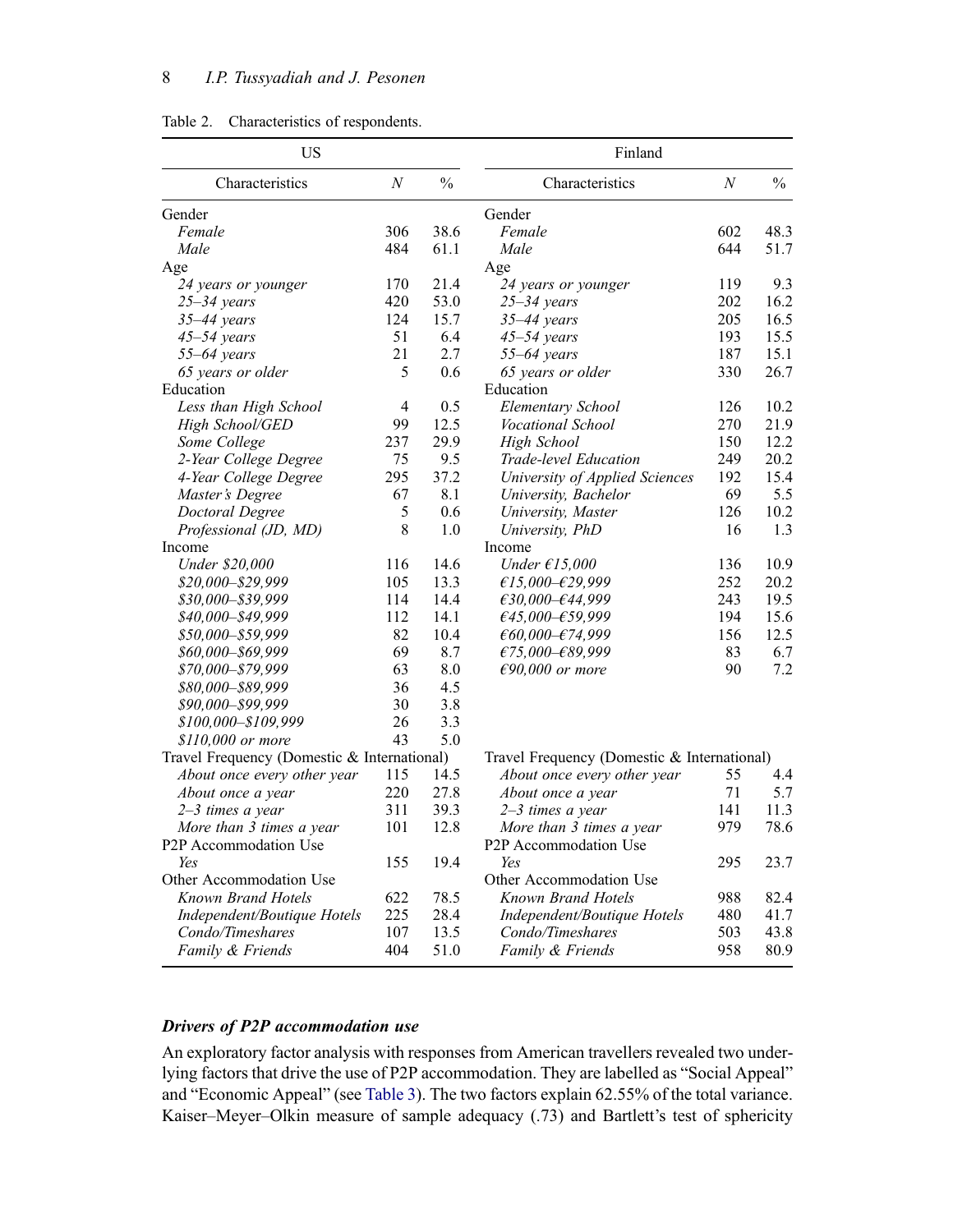| Factors                                                                                                   | Factor<br>Loading | Eigenvalue | Cumulative<br>Percent | Cronbach's<br>Alpha |
|-----------------------------------------------------------------------------------------------------------|-------------------|------------|-----------------------|---------------------|
| Social Appeal                                                                                             |                   | 3.01       | 37.62%                | .83                 |
| I would like to get to know people.                                                                       | .83               |            |                       |                     |
| from the local neighborhoods.<br>I would like to have a more<br>meaningful interaction with the<br>hosts. | .79               |            |                       |                     |
| I would like to get insiders' tips<br>on local attractions.                                               | .76               |            |                       |                     |
| I would like to support the local<br>residents.                                                           | .74               |            |                       |                     |
| it was a more sustainable<br>business model.                                                              | .69               |            |                       |                     |
| Economic Appeal                                                                                           |                   | 1.99       | 62.55%                | .73                 |
| it saved me money.                                                                                        | .82               |            |                       |                     |
| it helped me lower my travel cost.                                                                        | .81               |            |                       |                     |
| I would like to have higher<br>quality accommodation with less<br>money.                                  | .73               |            |                       |                     |

Table 3. Drivers of use of peer-to-peer accommodation, US  $(N = 155)$ .

 $(\chi^2 = 388.28, df = 28, p = .00)$  indicate that factor analysis is appropriate for this data. Cronbach's alpha of .70 or more supports the reliability of both scales. First, the use of P2P accommodation among respondents in the US was driven by the social motivation to get to know, interact, and connect with local communities in a more meaningful way, to experience tourism destinations as a local, and to contribute to local residents, which is consistent with Botsman and Rogers's (2011) and Owyang's (2013) suggestion on the societal drivers of collaborative consumption. The second factor suggests that getting quality accommodation with lower cost drove American travellers to choose P2P accommodation, which is consistent with suggestions from the literature regarding the low-budget appeal of collaborative consumption (Botsman & Rogers, 2011; Gansky, 2010; Guttentag, 2015; Lamberton & Rose, 2012; Owyang, 2013; Sacks, 2011).

As seen in Table 4, both factors have significant correlations with users' future intention to use P2P accommodation, with Economic Appeal  $(r=.42, p=.00)$  having a stronger correlation coefficient compared to Social Appeal  $(r = .19, p = .00)$ . These suggest that cost

|         | $\mathfrak{D}$ | 3       | 4       |         | 6       |         |
|---------|----------------|---------|---------|---------|---------|---------|
|         |                |         |         |         |         |         |
| n.s.    |                |         |         |         |         |         |
| $.19**$ | $.42**$        |         |         |         |         |         |
| n.s.    | n.s.           | n.s.    |         |         |         |         |
| n.s.    | $-.28**$       | n.s.    | $.16**$ |         |         |         |
| n.s.    | n.s.           | $.09**$ | n.s.    | n.s.    |         |         |
| n.s.    | n.s.           | n.s.    | n.s.    | $.07**$ | $.23**$ |         |
| n.s.    | n.s.           | $.21**$ | n.s.    | n.s.    | $.18**$ | $.26**$ |
|         |                |         |         |         |         |         |

Table 4. Correlations between market characteristics and drivers of use of peer-to-peer accommodation, US  $(N = 155)$ .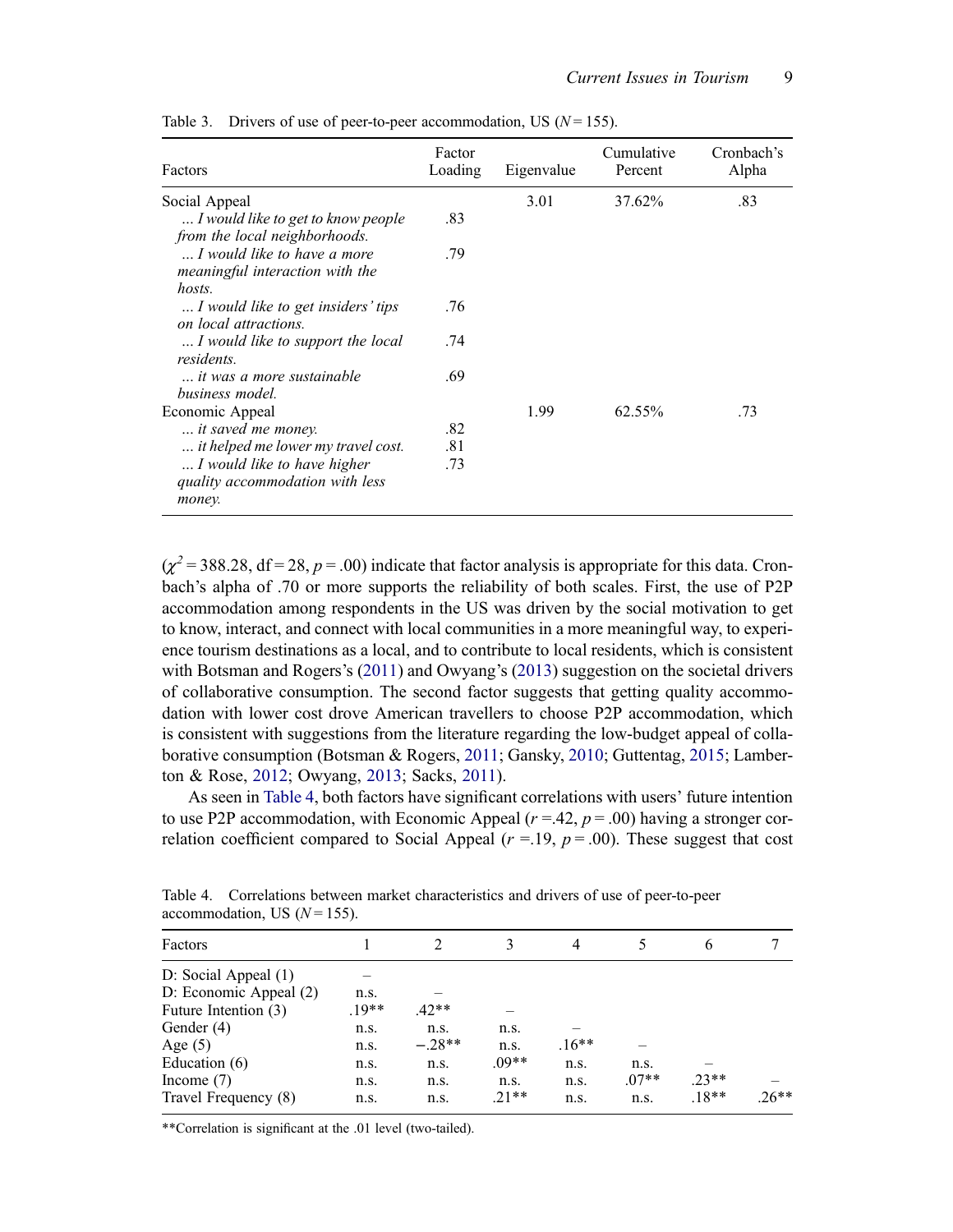| Factors                                                                  | Factor<br>Loading | Eigenvalue | Cumulative<br>Percent | Cronbach's<br>Alpha |
|--------------------------------------------------------------------------|-------------------|------------|-----------------------|---------------------|
| Social Appeal                                                            |                   | 4.44       | 55.50%                | .88                 |
| I would like to get to know people.<br>from the local neighborhoods.     | .87               |            |                       |                     |
| I would like to support the local<br><i>residents</i>                    | .80               |            |                       |                     |
| I would like to have a more<br>meaningful interaction with the<br>hosts. | .79               |            |                       |                     |
| it was a more sustainable<br>business model.                             | .75               |            |                       |                     |
| I would like to get insiders' tips<br>on local attractions.              | .73               |            |                       |                     |
| Economic Appeal                                                          |                   | 1.25       | 71.07%                | .81                 |
| it saved me money.                                                       | .90               |            |                       |                     |
| it helped me lower my travel cost.                                       | .89               |            |                       |                     |
| I would like to have higher<br>quality accommodation with less<br>money. | .64               |            |                       |                     |

Table 5. Drivers of use of peer-to-peer accommodation, Finland  $(N = 295)$ 

savings will continue to appeal to American travellers to use P2P accommodation in the future alongside the desire for a stronger sense of community and social responsibility. The only significant correlation between market characteristics and drivers of P2P accommodation use was found between age and Economic Appeal ( $r = -.28$ ,  $p = .00$ ), indicating that collaborative consumption is associated with financial benefits for younger users. Furthermore, users in the US stated that it is highly likely for them to use P2P accommodation again in the future (Mean = 4.24, s.d. = .78). The future intention has significant correlations with education and travel frequency, confirming that more educated and experienced travellers are likely to use P2P accommodation in the future.

Secondly, an exploratory factor analysis using responses from Finnish travellers revealed the same two factors (see Table 5), explaining 71.07% of the total variance. Kaiser–Meyer–Olkin measure of sample adequacy (.84) and Bartlett's test of sphericity  $(\chi^2 = 1195.52, df = 28, p = .00)$  indicate that factor analysis is appropriate for this data. Cronbach's alpha of .80 or more supports the reliability of the two scales. Table 6 shows

| Factors                |         |         |          | 4        |         | 6       |        |  |  |
|------------------------|---------|---------|----------|----------|---------|---------|--------|--|--|
| D: Social Appeal (1)   |         |         |          |          |         |         |        |  |  |
| D: Economic Appeal (2) | $.55**$ |         |          |          |         |         |        |  |  |
| Future Intention (3)   | $.22**$ | $.37**$ |          |          |         |         |        |  |  |
| Gender (4)             | n.s.    | $.26**$ | n.s.     |          |         |         |        |  |  |
| Age $(5)$              | $.15**$ | n.s.    | $-.18**$ | n.s.     |         |         |        |  |  |
| Education $(6)$        | n.s.    | n.s.    | n.s.     | n.s.     | $.17**$ |         |        |  |  |
| Income $(7)$           | n.s.    | n.s.    | n.s.     | $-.13**$ | $.22**$ | $.27**$ |        |  |  |
| Travel Frequency (8)   | n.s.    | $.15**$ | $.23**$  | n.s.     | n.s.    | $.15**$ | $19**$ |  |  |

Table 6. Correlations between market characteristics and drivers of use of peer-to-peer accommodation, Finland  $(N = 295)$ .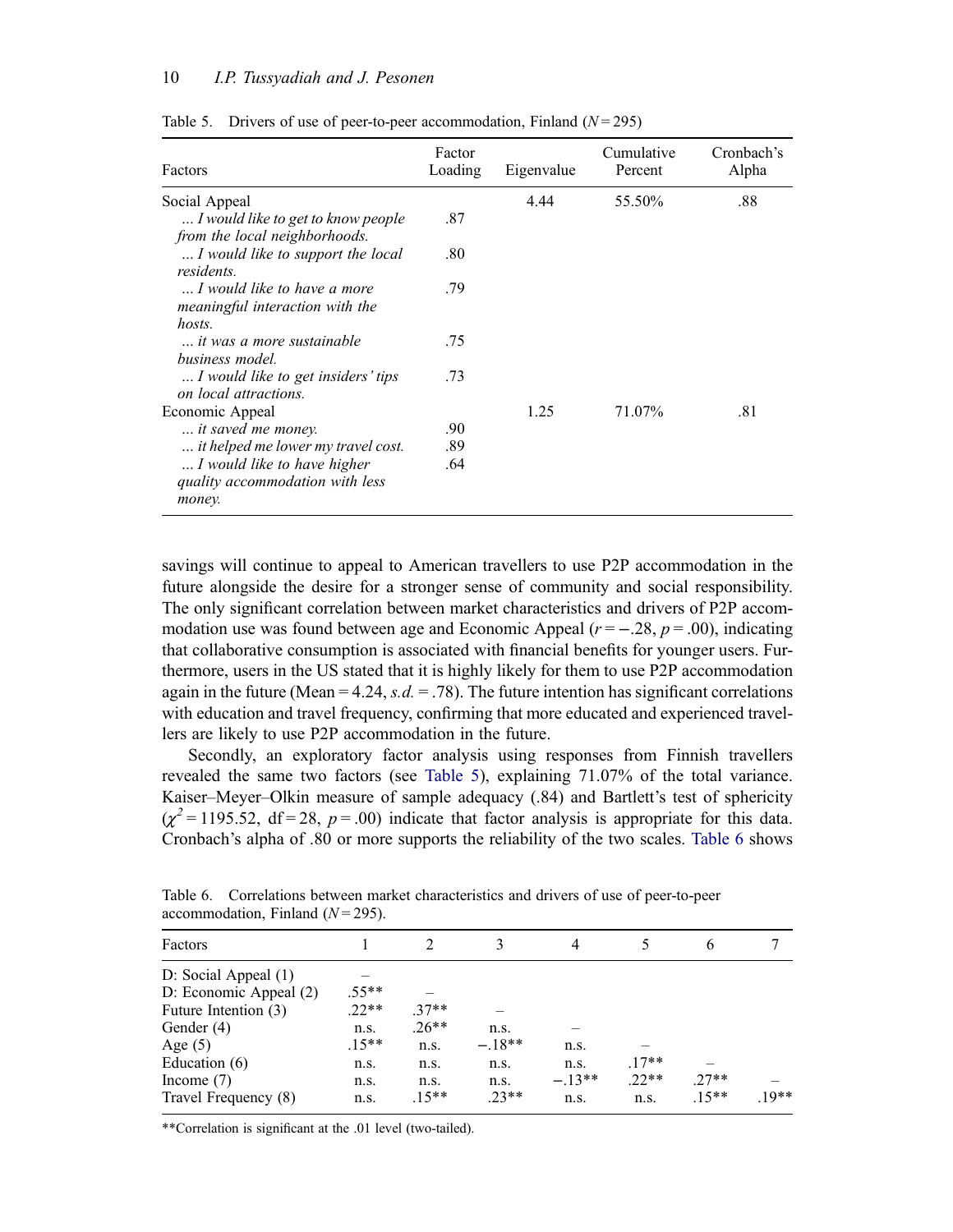significant correlations between age and Social Appeal factor (i.e. older travellers are associated with higher social responsibility drive), as well as between gender and Economic Appeal (i.e. female travellers are associated with larger cost savings) and between travel frequency and Economic Appeal (i.e. more frequent travellers are associated with larger cost savings). These results indicate that while the low budget appeal can be effective particularly for female travellers and those who travel more frequently, the notion that collaborative consumption is a more sustainable business model and one that creates stronger communities will appeal to older travellers. Even though slightly lower than users in the US, users in Finland also stated that it is likely for them to use P2P accommodation again in the future (Mean = 3.59, s.d. = 1.03). The two drivers are significantly correlated with the future intention, with Economic Appeal  $(r=.37, p=.00)$  having a higher correlation coefficient than Social Appeal ( $r = .22$ ,  $p = .00$ ). Again, this is consistent with the results from American travellers.

# Barriers to P2P accommodation use

Exploratory factor analyses were also employed to identify the underlying factors that prevented travellers from using P2P accommodation. First, using responses from the US, three factors emerged and labelled as "Trust", "Efficacy", and "Cost" (see Table 7), which explain 74.80% of the total variance. Kaiser–Meyer–Olkin measure of sample adequacy (.78) and Bartlett's test of sphericity ( $\chi^2$  = 2472.12, df = 36, p = .00) indicate that factor analysis is appropriate for this data. All factors have Cronbach's alpha of .70 or higher, indicating their reliability. The first factor that deterred American travellers from using P2P rentals represents their distrust towards the hosts (i.e. including concerns of privacy and safety) and the online platform used to communicate and execute transactions (i.e. payment), which is consistent with the issues raised by Olson (2013) and Keymolen (2013). Secondly, American travellers did not use P2P accommodation because they did

| Factors                                                               | Factor<br>Loading | Eigenvalue | Cumulative<br>Percent | Cronbach's<br>Alpha |
|-----------------------------------------------------------------------|-------------------|------------|-----------------------|---------------------|
| Trust                                                                 |                   | 3.67       | 40.76%                | .87                 |
| I was concerned about safety.                                         | .88               |            |                       |                     |
| I was concerned about privacy.                                        | .86               |            |                       |                     |
| $\ldots I$ did not trust the host(s).                                 | .85               |            |                       |                     |
| I did not trust the online                                            | .67               |            |                       |                     |
| platform to execute the<br>transaction.                               |                   |            |                       |                     |
| Efficacy                                                              |                   | 2.02       | 63.68%                | .74                 |
| I did not have enough<br>information about how it works.              | .89               |            |                       |                     |
| I did not know what it is.                                            | .85               |            |                       |                     |
| it was not easy to search for the<br>list of vacation rentals online. | .68               |            |                       |                     |
| Cost                                                                  |                   | 1.00       | 74.80%                | .80                 |
| it was more expensive than<br>staying at hotels.                      | .88               |            |                       |                     |
| it did not save me enough<br>money.                                   | .84               |            |                       |                     |

Table 7. Barriers to the use of peer-to-peer accommodation, US  $(N = 599)$ .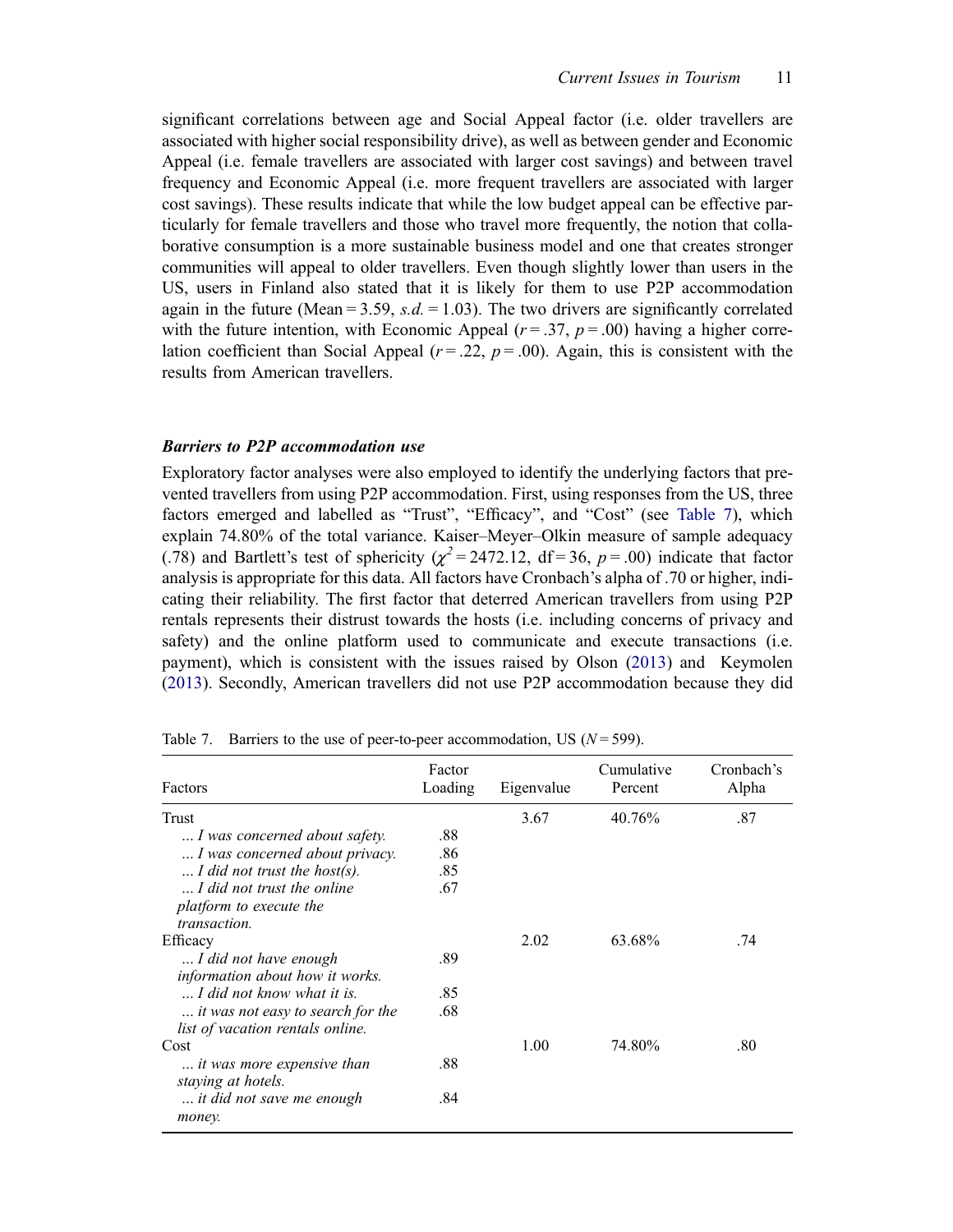not have sufficient information regarding how the system works. The third hindrance is the cost factor; travellers chose not to use P2P accommodation because it did not generate sufficient cost savings to be considered valuable. This is consistent with the previous literature on commercial sharing systems suggesting that consumers will only participate if the benefits outweigh the effort of collaborative consumption (e.g. Hennig-Thurau et al., 2007; Lamberton & Rose, 2012).

Table 8 presents the correlations between the barrier factors, respondents' characteristics, travel frequency, and the likelihood of using P2P accommodation in the future. It is important to note the significant negative correlations between future intention and Trust  $(r = -.37, p = .00)$  and Cost  $(r = -.10, p = .00)$ . These suggest the importance of addressing the issues of trust (i.e. eliminating the privacy and safety concerns) and enhancing the economic benefits of P2P accommodation to remove the barriers and allow more consumers to use the service. Significant correlations were also found between education and Trust (i.e. more educated respondents are associated with lack of trust and increased concerns of safety/privacy) and Efficacy (i.e. less-educated respondents are associated with lack of efficacy). Hence, an increase in users' familiarity with the platform and/or the community within the sharing economy, especially targeted to those with lower education level (e.g. making the system more persuasive and user-friendly), may reduce the barriers among American travellers. While most non-users indicated that it is unlikely for them to use P2P accommodation in the future (Mean = 2.89, s.d. = .85), its positive correlations with travel frequency ( $r = .21$ ,  $p = .00$ ) indicate that as people travel more frequently, they may be more open to P2P accommodation as an alternative option in the future.

Secondly, using responses from Finnish travellers, two factors emerged from an exploratory factor analysis. They are labelled as "Value", consisting a combination of items that make up the factors of trust and cost among American travellers, and "Efficacy" (see Table 9), explaining 68.51% of the total variance. Kaiser–Meyer–Olkin measure of sample adequacy (.85) and Bartlett's test of sphericity ( $\chi^2$  = 4586.89, df = 36, p = .00) indicate that the factor analysis is appropriate for this data. The first factor preventing Finnish travellers from using P2P accommodation represents their distrust towards the service and the values it delivers. In addition to the privacy and security issues raised by Olson (2013) and Keymolen (2013), this factor also comprises travellers' concern about economic benefits (i.e. collaborative consumption does not bring sufficient economic benefits for travellers). While the first factor demonstrates an extent of knowledge regarding P2P

| Factors                            |                 | $\mathfrak{D}_{\mathfrak{p}}$ | 3        | $\overline{4}$ | 5       | 6       |         | 8       |
|------------------------------------|-----------------|-------------------------------|----------|----------------|---------|---------|---------|---------|
| B: Trust(1)                        |                 |                               |          |                |         |         |         |         |
| $B$ : Efficacy $(2)$<br>B: Cost(3) | n.s.<br>$.51**$ | n.s.                          |          |                |         |         |         |         |
| Future Intention (4)               | $-.37**$        | n.s.                          | $-.10**$ |                |         |         |         |         |
| Gender (5)                         | n.s.            | n.s.                          | n.s.     | n.s.           |         |         |         |         |
| Age $(6)$                          | n.s.            | n.s.                          | n.s.     | n.s.           | $.16**$ |         |         |         |
| Education (7)                      | $.08**$         | $-.13**$                      | n.s.     | $.09**$        | n.s.    | n.s.    |         |         |
| Income $(8)$                       | n.s.            | n.s.                          | n.s.     | n.s.           | n.s.    | $.07**$ | $.23**$ |         |
| Travel Frequency (9)               | n.s.            | n.s.                          | n.s.     | $.21**$        | n.s.    | n.s.    | $.18**$ | $.26**$ |

Table 8. Correlations between market characteristics and barriers to the use of peer-to-peer accommodation, US  $(N = 599)$ .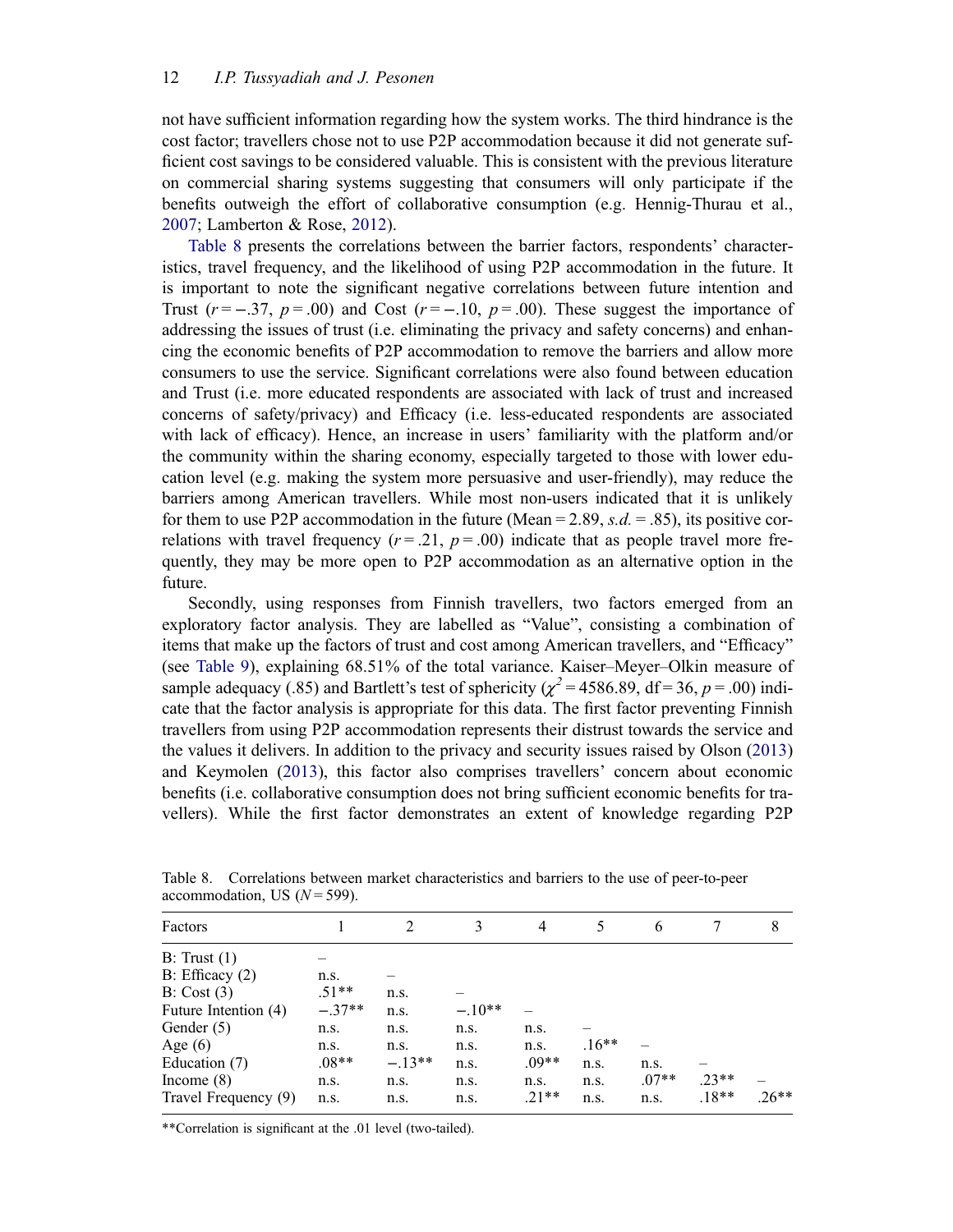| Factors                                                               | Factor<br>Loading | Eigenvalue | Cumulative<br>Percent | Cronbach's<br>Alpha |
|-----------------------------------------------------------------------|-------------------|------------|-----------------------|---------------------|
| Value                                                                 |                   | 4.69       | 52.18%                | .89                 |
| I was concerned about safety.                                         | .85               |            |                       |                     |
| I was concerned about privacy.                                        | .83               |            |                       |                     |
| I did not trust the host(s).                                          | .82               |            |                       |                     |
| I did not trust the online                                            | .76               |            |                       |                     |
| platform to execute the                                               |                   |            |                       |                     |
| <i>transaction.</i><br>it did not save me enough                      | .75               |            |                       |                     |
| money.                                                                |                   |            |                       |                     |
| it was more expensive than<br>staying at hotels.                      | .67               |            |                       |                     |
| Efficacy                                                              |                   | 1.47       | 68.51%                | .82                 |
| I did not have enough<br>information about how it works.              | .90               |            |                       |                     |
| I did not know what it was.                                           | .87               |            |                       |                     |
| it was not easy to search for the<br>list of vacation rentals online. | .70               |            |                       |                     |

Table 9. Barriers to the use of peer-to-peer accommodation, Finland ( $N = 951$ ).

accommodation business and the values it delivers, the second factor indicates lack of information and efficacy to use the system (consistent with the results from American travellers).

As presented in Table 10, the Value factor is negatively correlated with the likelihood of using P2P accommodation in the future  $(r = -11, p = .00)$ , making it an important barrier to eliminate (consistent with the results from the US). The only significant correlation between respondents' characteristics and the barriers was found between age and Efficacy factor  $(r = .07, p = .00)$ , indicating that older respondents are associated with lack of knowledge and ability to use the system. Therefore, an increase in users' familiarity with and ease of use of the online platform, especially for older users, may reduce the barrier to P2P accommodation. Finnish respondents who have not used P2P accommodation also stated that it is unlikely for them to use it in the future (Mean = 2.37, s.d. = 1.13), especially among older travellers ( $r = -18$ ,  $p = 0.00$ ). However, its positive correlation with travel frequency  $(r = .23, p = .00)$  suggests that more frequent travellers may be open to use P2P accommodation in the future.

|          | $\mathfrak{D}$ |          | 4        |         | 6       |         |
|----------|----------------|----------|----------|---------|---------|---------|
|          |                |          |          |         |         |         |
| $.47**$  |                |          |          |         |         |         |
| $-.11**$ | n.s.           |          |          |         |         |         |
| n.s.     | n.s.           | n.s.     |          |         |         |         |
| n.s.     | $.07**$        | $-.18**$ | n.s.     |         |         |         |
| n.s.     | n.s.           | n.s.     | n.s.     | $.17**$ |         |         |
| n.s.     | n.s.           | n.s.     | $-.13**$ | $.22**$ | $.27**$ |         |
| n.s.     | n.s.           | $.23**$  | n.s.     | n.s.    | $.15**$ | $.19**$ |
|          |                |          |          |         |         |         |

Table 10. Correlations between market characteristics and barriers to the use of peer-to-peer accommodation, Finland  $(N = 951)$ .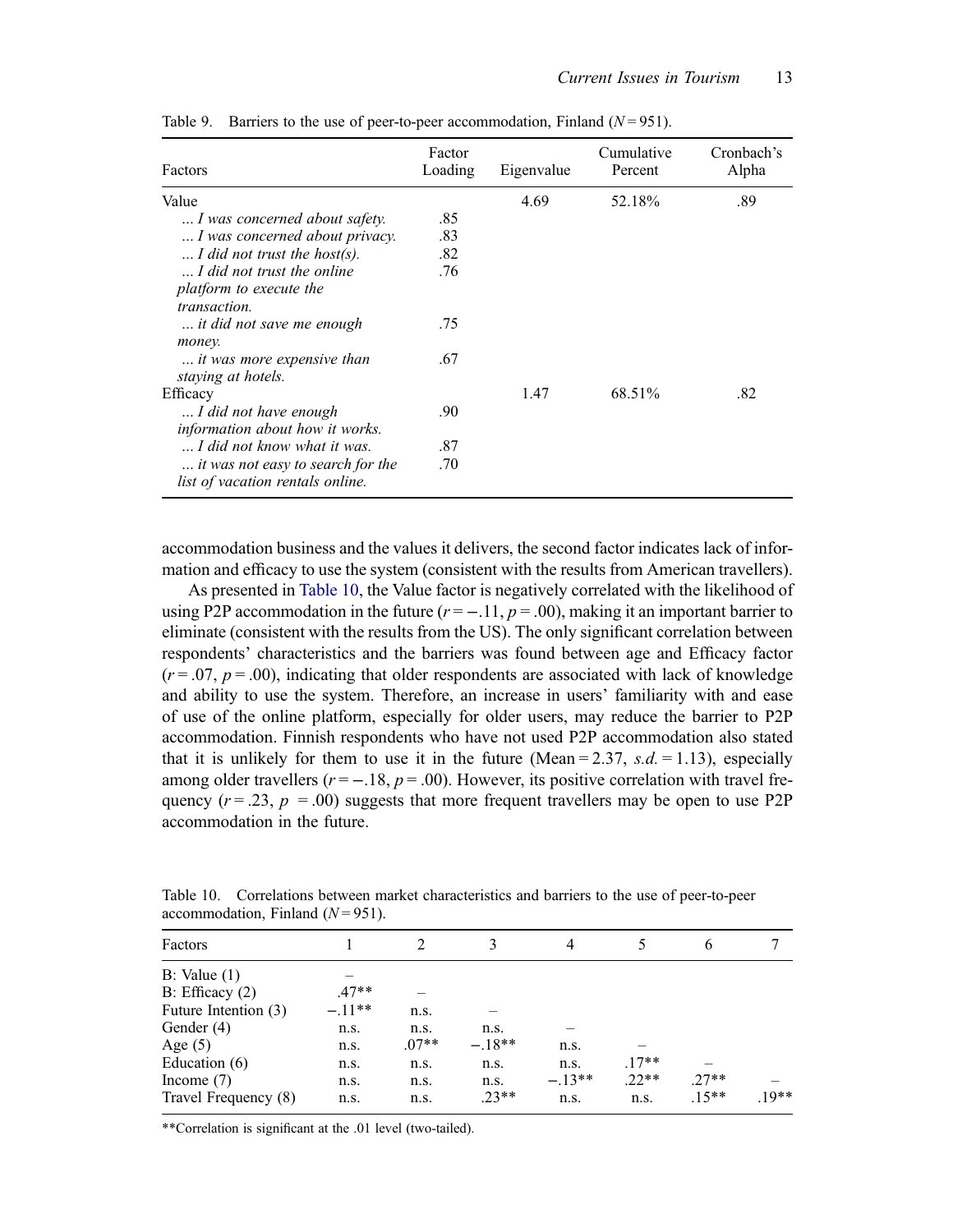### Conclusion and recommendation

Addressing the increasing importance of providing empirical evidence to explain the disruptive force of collaborative consumption in the tourism and hospitality marketplace, this study explores the market characteristics as well as the drivers of and barriers to the use of P2P accommodation. The market characteristics for collaborative consumption were derived from comparing groups of users and non-users in the US and Finland in terms of their demographic characteristics and travel behaviour. The results suggest that, even though generally associated with lower cost, P2P accommodation attracted not only budget-conscious consumers, but also those in the high-income brackets, especially among American travellers. Consistently, users in the US and Finland are highly educated, travel more often, and use less conventional types of accommodation (e.g. boutique hotels, condo rentals, and timeshare, etc.). It can be suggested that the market for P2P accommodation comprises experienced travellers who are more accustomed to different standards of quality in accommodation and, thus, open to less-predictable, but unique travel experiences as they enjoy staying with local residents.

Consistent between American and Finnish travellers, the drivers of P2P accommodation rental use can be explained in two factors: economic appeal (i.e. cost savings) and social appeal (i.e. desire for community/sustainability). As suggested in the literature and the media, P2P rentals appeal to consumers as a low-cost alternative to the well-established accommodation services (Botsman & Rogers, 2011; Gansky, 2010; Guttentag, 2015; Lamberton & Rose, 2012; Owyang, 2013; Sacks, 2011). Travellers in the US and Finland use P2P accommodation because they believe it helps lower their travel cost and they get more value from paying less for the quality accommodation they receive while travelling. The cost saving factor is associated with younger travellers among Americans and with female and frequent travellers among Finns. Importantly, the cost saving factor is significantly correlated with the likelihood of using P2P accommodation in the future, making it an important competitive advantage for the business of collaborative consumption. Secondly, the use of P2P accommodation is driven by factors other than cost, which include a desire for social relationship (i.e. to have meaningful social interactions) and to have a stronger community (Albinsson & Perera, 2012), a drive for social responsibility (i.e. to contribute to local residents) and sustainability (Botsman & Rogers, 2011; Luchs et al., 2011; Walsh, 2011), and to experience tourism destinations like locals (i.e. to get insider tips). This explains the social and experiential appeal of collaborative consumption by providing guests with the feeling of being integrated in the local community and access to local (i.e. insider) experiences. This also supports the suggestion from Hamari et al. (2015), stating that P2P accommodation provides access to MacCannell's (1973) concept of "back regions", offering tourists with intimacy of relationships and authentic experiences. P2P accommodation thus provides tourists with hospitality that they cannot receive from hotels and other accommodation providers. It might not be considered professional (Brotherton, 1999), but more authentic and, hence, valuable. For example, studies on Airbnb (2015) show that hosts are willing to go an extra mile for their customers and provide them with unique hospitality experiences. Among Finnish travellers, the social appeal factor is significantly correlated with older consumers. The significant positive correlation between the social appeal and future intention, consistent between American and Finnish travellers, emphasizes its strategic importance for P2P accommodation. Therefore, from the market characteristics and the analyses of the factors driving the use of P2P accommodation, this study suggests that collaborative consumption penetrates the lodging market not only as a low-cost alternative to hotels, but more so as a new, more socially responsible and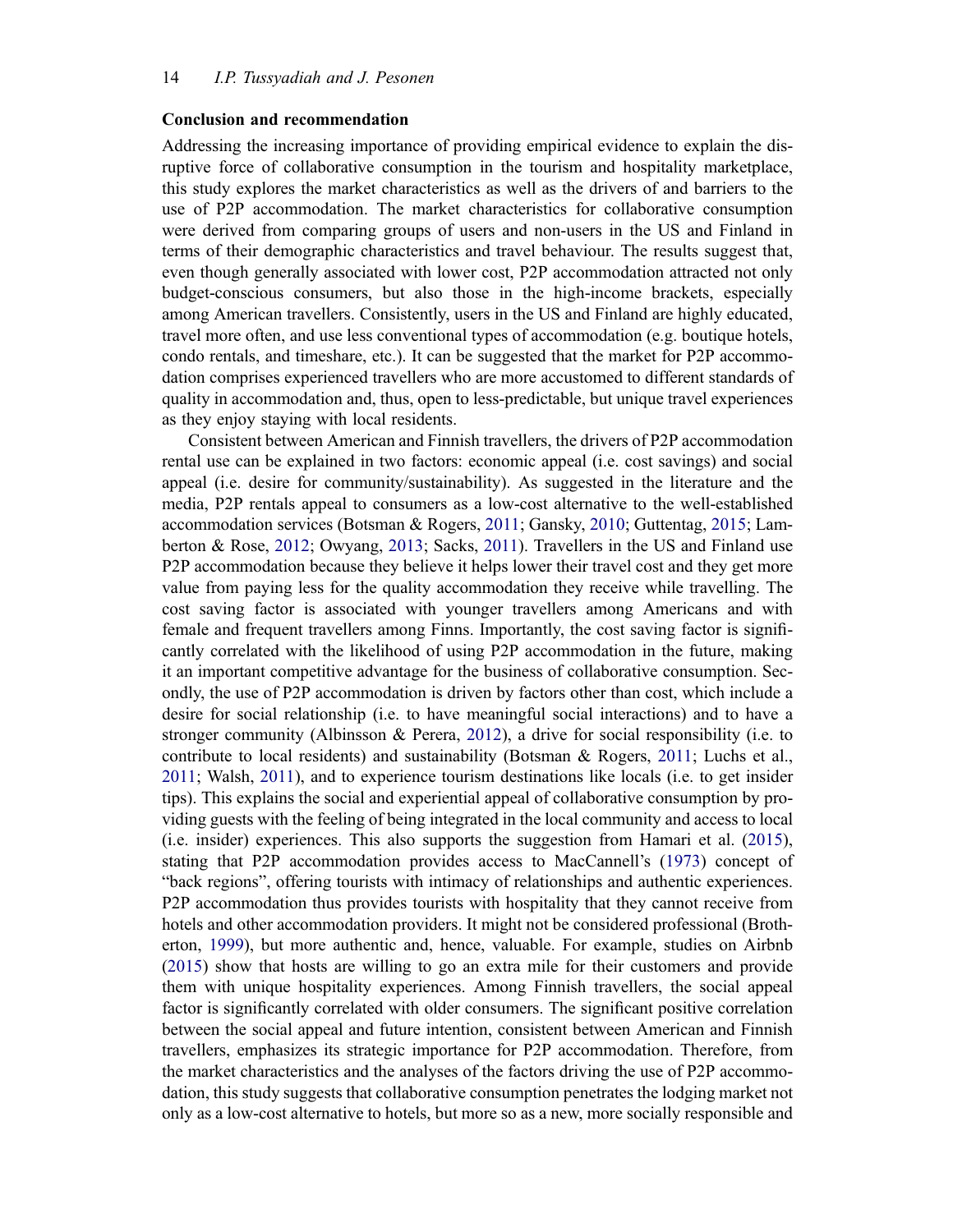rewarding way of travelling. Consequently, it has the potential to penetrate a bigger market, capturing those outside of the low-budget segment.

In terms of barriers to collaborative consumption, exploratory factor analyses produced inconsistent results between American and Finnish travellers. One factor that was identified consistently between the two groups is efficacy. Travellers did not use P2P accommodation simply because of lack of knowledge (i.e. they do not know what it was) or ability (i.e. they do not know how to use it). Considering the short period since the introduction of this business model, it is reasonable to suggest that there are a significant number of consumers having limited knowledge about (or are unaware of) this alternative accommodation. Additionally, as with other forms of innovation, according to diffusion of innovation theory (Rogers, 2003), collaborative consumption might take more time to reach a group of consumers who are typically in the late majority and/or laggards. This factor is significantly correlated with education among American travellers (i.e. low education associated with less efficacy) and age among Finnish travellers (i.e. older travellers associated with less efficacy). Importantly, efficacy factor is negatively correlated with future intention among Finnish travellers, making it an important barrier to eliminate. Secondly, the barrier to P2P accommodation among American travellers is trust, which includes distrust towards the host and technology (i.e. mistrust between strangers, concerns of safety and privacy). This finding is aligned with the previous literature suggesting consumers' concerns regarding safety and security with tourism and hospitality services involving online transactions and payment (e.g. Kim, Kim, & Leong, 2005). Furthermore, the significant negative correlation between trust factor and future intention makes trust between strangers and towards online platform a substantial obstacle in collaborative consumption. Finally, lack of cost savings (i.e. staying at P2P accommodation does not generate sufficient reduction in travel cost) is the third factor that deterred American travellers from using P2P accommodation. This factor is significantly correlated, negatively, with future intention, making it an important barrier to ease. The last two factors emerged as one factor among Finnish travellers, interpreted as perceived lack of value and trust.

Based on these findings, several managerial implications for P2P accommodation are suggested in order to reduce barrier to entry and increase participation. First, because cost is an important motivating factor and its absence is a barrier to the use of P2P accommodation, it is critical for these businesses to convey the economic benefits to the consumers to emphasize this competitive edge. Particularly, the economic appeal should be targeted to younger demographics and those who travel more frequently (i.e. experienced travellers). Second, in order to expand beyond the budget-conscious market, it is critical to convey the social appeal of collaborative consumption by highlighting the aspects of community, authenticity, and sustainability. As confirmed by the findings in this study, P2P accommodation also draws users from higher income brackets and higher education levels. Associating collaborative consumption with intimacy and kinship, community building and responsible lifestyle will add to the competitive advantage of P2P accommodation. Third, considering trust as a significant challenge, P2P accommodation businesses need to develop a platform that helps increase trust among users (e.g. with the inclusion of reputation scoring or other regulatory measures that work towards consumer protection) as well as increase users' trust on the web and mobile platforms (i.e. providing safe and secure transaction, data/identity protection, etc.). Lastly, as familiarity and efficacy factor is one of the important hurdles in collaborative consumption, it is important to increase awareness and familiarity with this business model among consumers. Since P2P accommodation services are built around social network platforms, P2P accommodation companies can take advantage of social media to educate consumers about their services. This can be done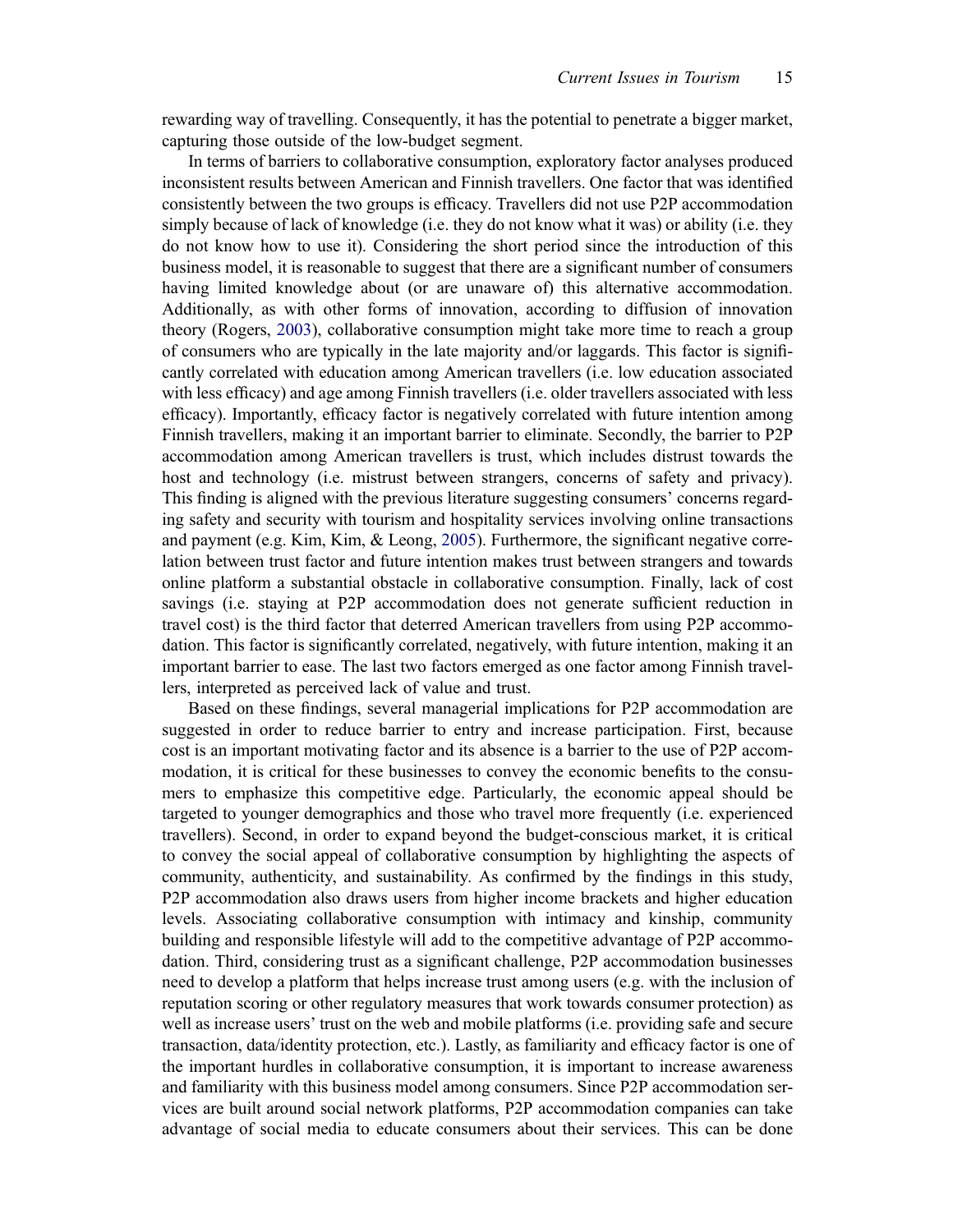by distributing organic and paid content (e.g. social media advertising) as well as encouraging and incentivising users to share their experiences with their social networks.

In response to this sprouting business model, hotels and other accommodation businesses need to rethink their strategies to stay competitive. First, the cost saving factor presents a substantial challenge for budget hotels and other accommodation targeting budget-conscious consumers to compete directly with P2P accommodation (in line with Zervas et al., 2014). In addition to increasing efficiency in their operations to achieve cost leadership, budget hotels can leverage their brand (for franchise) and networks (for alliance) to appeal to cost-conscious frequent travellers with discounts through loyalty/rewards programmes. Second, while mid-range and luxury hotels are relatively safe from the cost saving requirement, the social appeal of P2P accommodation (i.e. intimacy, relationship, authenticity, etc.) might be the values not easily paralleled by hotel offerings. Hotels can maintain their competitive edge by encouraging more personal interactions between guests and staff or introducing unique experiences relevant to the locale in addition to their core services. Additionally, hotels should also take advantage of their loyalty programme by building a community among club members. This way, hotels could offer added values that appeal to consumers' sense of community. From hotel operators' point of view, it is critical to study P2P accommodation and why their popularity is rapidly increasing. By studying the traveller motivations, hoteliers and hospitality industry will be able to better understand the advantages of P2P accommodation and find ways to prepare for the growth of this disruptive business model (Sigala, 2015). Understanding the advantages of P2P accommodation, which may reflect disadvantages of hotels, will assist hotels in better understanding the customers and what they value. To that end, collaborative consumption serves as an example of how the accommodation industry has to develop a close connection with their customers and accommodate their ever-changing needs and wants.

This exploratory research provides empirical support to explain the phenomenon of collaborative consumption in tourism and hospitality. Due to the infancy of this research area, the main limitation of this research lies in the limited pool of relevant concepts to draw the measurement items for the analysis. Hence, the results in this study should open a pathway for further research in the area. Future studies should explore the factors that did not converge in this study, such as enjoyment (i.e. intrinsic motives) and general hotel selection factors. Also, verifying the results by applying the analysis in different contexts (e.g. different geographic locations and cultures, various travel purposes, etc.) will provide support for the applicability and generalizability of the findings in this study. Further, in order to assess the longevity of P2P accommodation, future studies should assess the contribution of the different motivational factors on guests' satisfaction, attitude, intention, and behaviour.

### Disclosure statement

No potential conflict of interest was reported by the authors.

# **ORCID**

Iis P. Tussyadiah  $\bullet$  http://orcid.org/0000-0003-0729-1712 Juho Pesonen http://orcid.org/0000-0003-0167-9142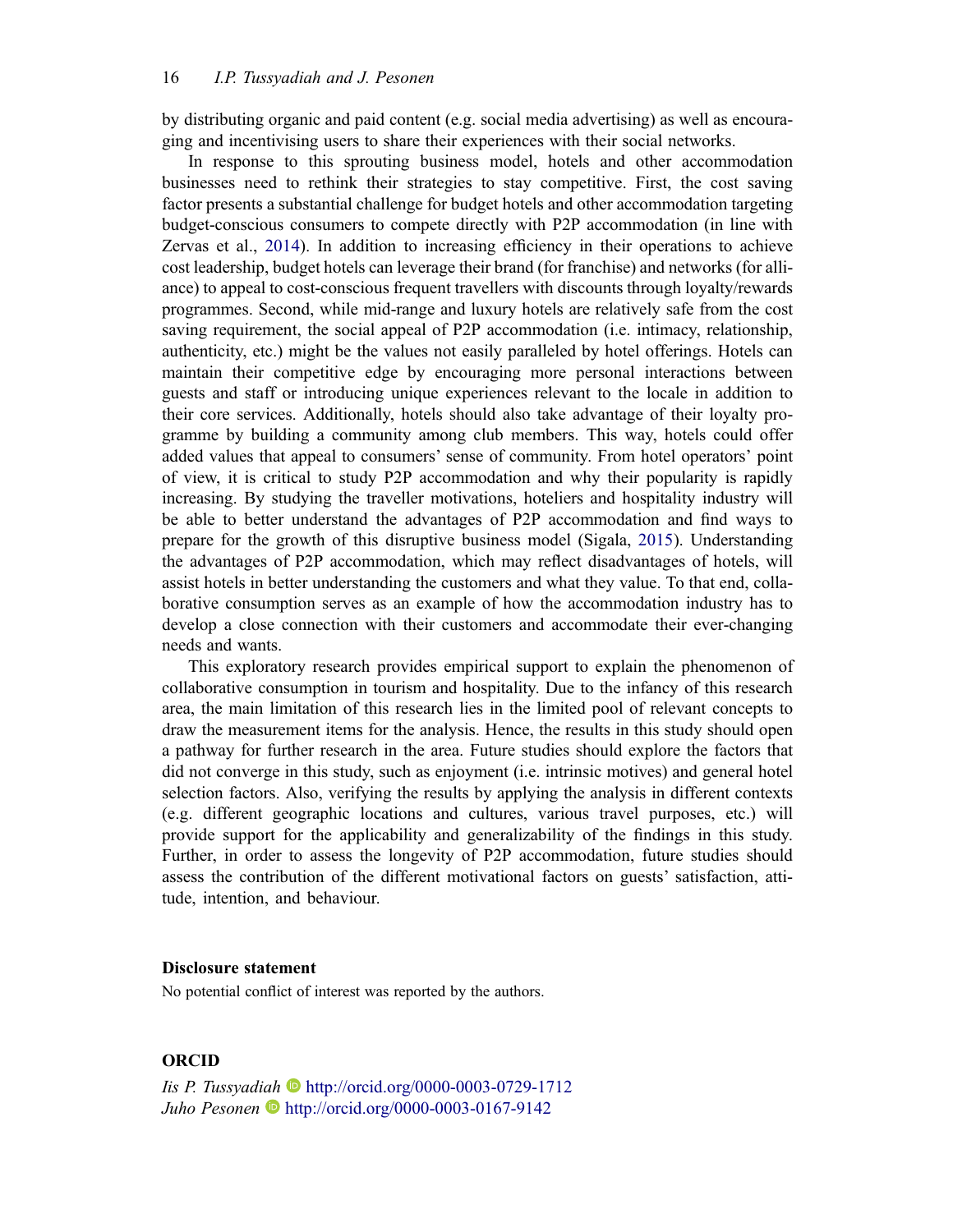### References

- Airbnb.com. (2015). About us. Retrieved January 1, 2015, from https://www.airbnb.com/about/aboutus
- Albinsson, P. A., & Perera, Y. (2012). Alternative marketplaces in the 21st century: Building community through sharing events. Journal of Consumer Behavior, 11, 303–315.
- Bardhi, F., & Eckhardt, G. M. (2012). Access-based consumption: The case of car-sharing. Journal of Consumer Research, 39(4), 881–898.
- Belk, R. (2014). You are what you can access: Sharing and collaborative consumption online. Journal of Business Research, 67(8), 1595–1600.
- Botsman, R., & Rogers, R. (2011). What's mine is yours: The rise of collaborative consumption. New York, NY: Harper Business.
- Brotherton, B. (1999). Towards a definitive view of the nature of hospitality and hospitality management. International Journal of Contemporary Hospitality Management, 11(4), 165–173.
- Buczynski, B. (2013). Sharing is good: How to save money, time and resources through collaborative consumption. Gabriola Island: New Society.
- Chong, A. Y.-L., Ooi, K.-B., & Sohal, A. (2009). The relationship between supply chain factors and adoption of e-collaboration tools: An empirical examination. International Journal of Production Economics, 122(1), 150–160.

Gansky, L. (2010). The mesh: Why the future of business is sharing. London: Portfolio Trade.

- Gaskins, K. (2010). The new sharing economy: Latitude. Retrieved January 1, 2015, from http:// latdsurvey.net/pdf/Sharing.pdf
- Germann Molz, J. (2011). Couch surfing and network hospitality: 'It's not just about the furniture'. Hospitality and Society, 1(3), 215–225.
- Guttentag, D. (2015). Airbnb: Disruptive innovation and the rise of an informal tourism accommodation sector. Current Issues in Tourism, 8(12), 1192–1217.
- Hamari, J., Sjöklint, M., & Ukkonen, A. (2015). The sharing economy: Why people participate in collaborative consumption. Journal of the Association for Information Science and Technology. Advance online publication. doi:10.1002/asi.23552
- Hennig-Thurau, T., Henning, V., & Sattler, H. (2007). Consumer file sharing of motion pictures. Journal of Marketing, 71(4), 1–18.
- John, N. A. (2013). The social logics of sharing. *The Communication Review*, 16, 113–131.
- Keymolen, E. (2013). Trust and technology in collaborative consumption. Why it is not just about you and me. In R. E. Leenes & E. Kosta (Eds.), *Bridging distances in technology and regulation* (pp. 135–150). Oisterwijk: Wolf Legal.
- Kim, L. H., Kim, D. J., & Leong, J. K. (2005). The effects of perceived risk on purchase intention in purchasing airline tickets online. Journal of Hospitality & Leisure Marketing, 13(2), 33–53.
- Lamberton, C. P., & Rose, R. L. (2012). When ours is better than mine? A framework for understanding and altering participation in commercial sharing systems. Journal of Marketing, 76(4), 109– 125.
- Luchs, M., Naylor, R. W., Rose, R. L., Catlin, J. R., Gau, R., Kapitan, S., … Weaver, T. (2011). Toward a sustainable marketplace: Expanding options and benefits for consumers. Journal of Research for Consumers, 19, 1–12.
- MacCannell, D. (1973). Staged authenticity: Arrangements of social space in tourist settings. American Journal of Sociology, 79(3), 589–603.
- Nath, T. (2014). Airbnb vs. the hotel industry, who will win. Retrieved January 1, 2015, from http:// www.investopedia.com/articles/investing/112414/airbnb-brings-sharing-economy-hotels.asp
- Olson, K. (2013). National study quantifies reality of the "Sharing Economy" movement. Retrieved August 8, 2014, from http://www.campbell-mithun.com/678\_national-study-quantifies-realityof-the-sharing-economy-movement
- Owyang, J. (2013). The collaborative economy: Products, services and market relationships have changed as sharing startups impact business models. To avoid disruption, companies must adopt the collaborative economy value chain. Altimeter. Retrieved August 8, 2014, from http:// www.slideshare.net/Altimeter/the-collaborative-economy
- Park, H., Suh, W., & Lee, H. (2004). A role-driven component-oriented methodology for developing collaborative commerce systems. Information and Software Technology, 46(12), 819–837.
- Ratnasingam, P. (2004). The impact of collaborative commerce and trust in web services. Journal of Enterprise Information Management, 17(5), 382–387.
- Rogers, E. M. (2003). The diffusion of innovation (5th ed.). New York, NY: Free Press.